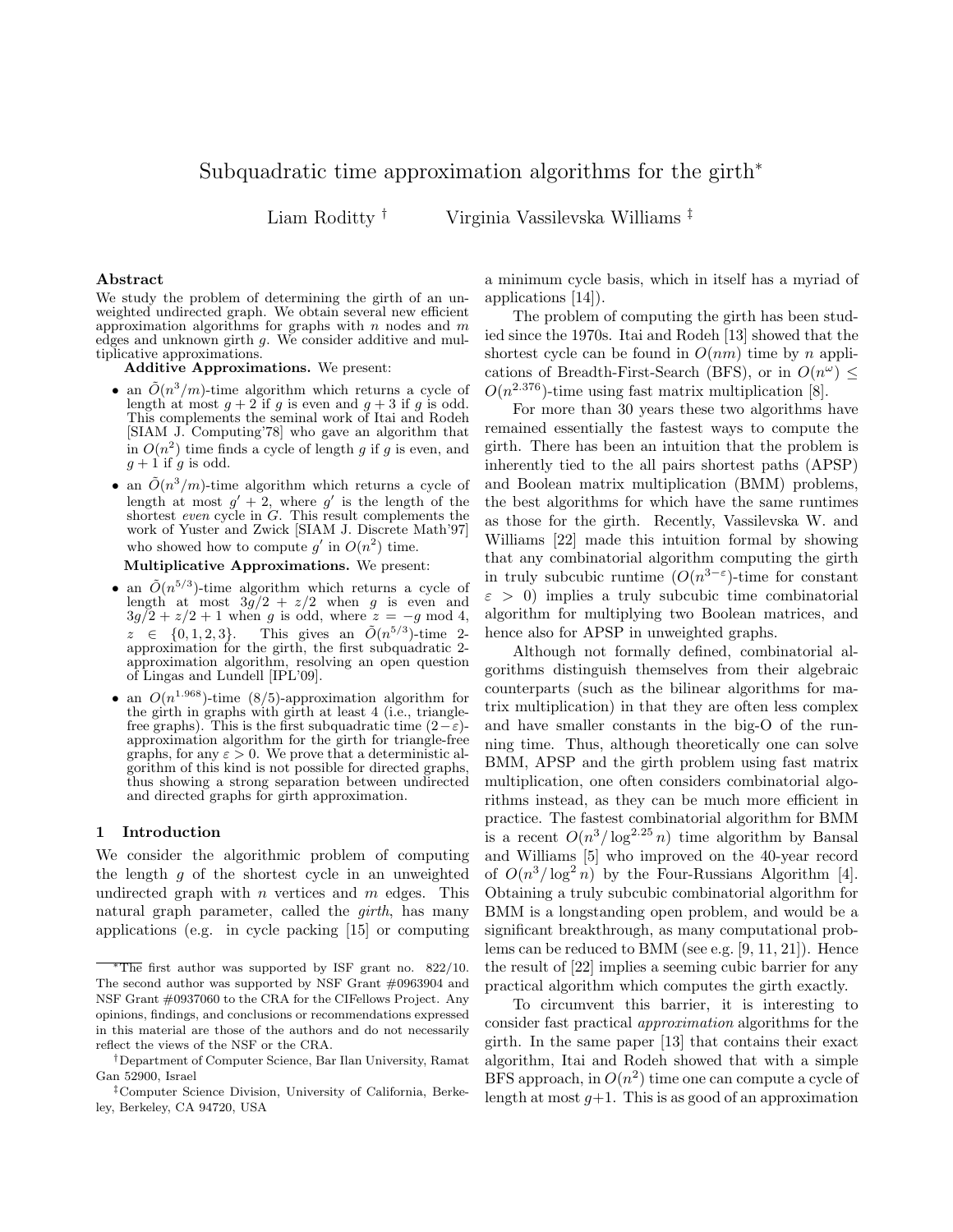as one could hope for, short of computing  $q$  exactly. Furthermore, the quadratic runtime seems like it could be optimal since any  $o(n^2)$  time algorithm which works for all graphs would run in *sublinear* time for dense enough graphs. It is an intriguing question, how good of an approximation to the girth can one achieve if one cannot even read the entire input?

We study this question in the context of two types of approximations: *additive* and *multiplicative*. For constant  $c \geq 0$ , an additive c-approximation for the girth g returns a cycle of length between g and  $g + c$ ; as an example, Itai and Rodeh's  $O(n^2)$  time algorithm returns an additive 1-approximation. For constant  $c \geq$ 1, a multiplicative c-approximation returns a cycle of length between g and  $c \cdot g$ .

Additive approximations. Itai and Rodeh's additive 1-approximation algorithm is the only additive constant-approximation algorithm for the girth to our knowledge. Even though it obtains the best possible approximation quality, short of returning an exact answer, it always runs in quadratic time, regardless of the graph density. We complement Itai and Rodeh's result by presenting an  $O((n^3/m) \log^2 n)$ -time algorithm that, with high probability, returns a cycle of length at most  $g + 2$  if g is even and  $g + 3$  if g is odd. We also show how to obtain a similar additive approximation for the *shortest even cycle* in the graph, complementing a result by Yuster and Zwick [23] who showed that a shortest even cycle can be found in  $O(n^2)$  time. For any graph with  $\omega(n \log^2 n)$  edges, we break the seeming quadratic time barriers of Itai and Rodeh (for the girth) and of Yuster and Zwick (for shortest even cycle), while keeping the additive error a small constant. In Section 3, we show how to make these algorithms deterministic, with a slight time overhead.

THEOREM 1.1. Let  $G(V, E)$  be an unweighted undi*rected graph. There is an*  $\tilde{O}(n^3/m)$  *time algorithm that finds, with high probability, a cycle in* G *whose length is an additive* 3*-approximation for the girth of* G*. Moreover, there is an*  $\tilde{O}(n^3/m)$  *time algorithm that finds, with high probability, an even cycle in* G *whose length is an additive* 2*-approximation for the length of the shortest even cycle in* G*.*

Multiplicative approximations. Any additive approximation can be considered a multiplicative one as well. Itai and Rodeh's additive 1-approximation, for instance, is at worst a multiplicative 4/3-approximation for the girth. More than 30 years after Itai and Rodeh's paper, Lingas and Lundell [16] presented the first algorithm that breaks the quadratic time bound, at the price of a much weaker approximation: their algorithm runs in  $\tilde{O}(n^{3/2})$  time and returns a multiplicative 8/3-

approximation. In fact, Lingas and Lundell's algorithm returns a cycle of length at most  $2g + 2$ : this is almost a 2-approximation, but not quite. At the end of their paper, they asked whether there exists a subquadratic time algorithm with a multiplicative approximation factor of 2 or less.

We are able to answer Lingas and Lundell's open question by giving the first subquadratic time, multiplicative 2-approximation for the girth in undirected unweighted graphs. Furthermore, unlike the previous subquadratic time approximation algorithm for the girth in [16], our algorithm is deterministic!

THEOREM 1.2. *There is an*  $O(n^{5/3} \log n)$ -time deter*ministic multiplicative* 2*-approximation algorithm for the girth.*

Theorem 1.2 stems from a more general approximation result:

Theorem 1.3. *Let* G *be a graph with unknown girth*  $g = 4c - z$  *for some*  $c \geq 1$  *and*  $z \in \{0, 1, 2, 3\}$ *. Then, there is an*  $O(n^{5/3} \log n)$ *-time deterministic algorithm which returns a* 6c − z*-cycle if the girth is even, and a*  $6c - z + 1$ *-cycle if the girth is odd.* 

Theorem 1.3 returns a cycle of length at most  $3g/2 + z/2$  for even g and  $3g/2 + z/2 + 1$  for odd g. This is almost a 1.5-approximation, but not quite. Theorem 1.3 implies an approximation algorithm for the shortest even cycle as well, giving the first subquadratic time  $(2 - \varepsilon)$ -approximation for the problem.

COROLLARY 1.1. *There is an*  $O(n^{5/3} \log n)$ -time deter*ministic algorithm that returns an even cycle whose length is a multiplicative* 5/3*-approximation for the shortest even cycle.*

Multiplicative  $(2 - \varepsilon)$ -approximations. A natural question is, can one obtain a subquadratic time  $(2 - \varepsilon)$ -approximation for the girth, or is there an  $\Omega(n^2)$ time barrier?

For graphs of girth at least 6, Theorem 1.3 already gives a  $(2 - \varepsilon)$ -approximation for the girth in subquadratic time. Through a combination of Theorems 1.1 and 1.3, we obtain subquadratic time  $(2 - \varepsilon)$ approximations for all graphs of girth at least 4 (also called triangle-free). Theorem 1.4 below is a special case of Theorems 5.1 and 5.2 in Section 5.

THEOREM 1.4. *There is a deterministic*  $O(n^{1.996})$ -time *multiplicative* (8/5)*-approximation algorithm for the girth in triangle-free graphs.*

Hence, the main difficulty in obtaining a subquadratic time  $(2 - \varepsilon)$ -approximation for all undirected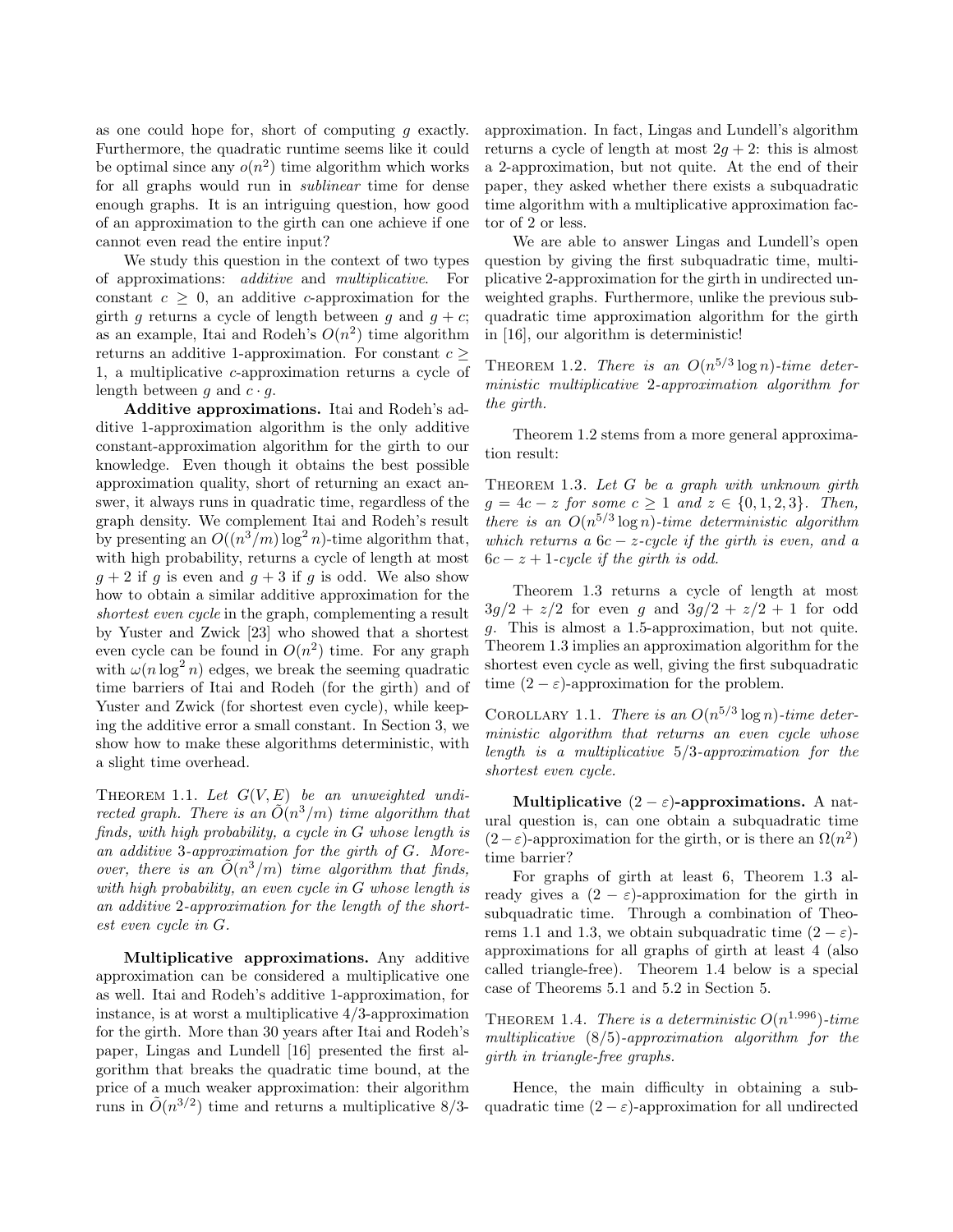graphs is the case of finding cycles of length less than 6 in graphs of girth 3. We conjecture that this problem requires essentially quadratic time. We are not able to prove this conjecture at this time. However, in Section 6 we explain why it is difficult to extend our particular approach to obtain a subquadratic-time  $(2 - \varepsilon)$ approximation algorithm for graphs with girth 3: extending the approach would require a truly subcubic time combinatorial algorithm for BMM.

Theorem 1.4 is interesting in itself, as it implies a concrete separation between the girth approximation problems in undirected and directed graphs.

THEOREM 1.5. Let  $\varepsilon > 0$ . There is no deterministic  $o(n^2)$ -time multiplicative  $(2 - \varepsilon)$ -approximation for the *girth in triangle-free directed graphs, or in directed graphs with girth*  $\geq C$ *, for any constant* C*.* 

There are well-known differences between directed and undirected graphs, when it comes to cycles. Bondy and Simonovits [7] showed that dense enough graphs contain short cycles of even length. This led to the  $O(n^2)$ -time algorithms of Yuster and Zwick [23] that can determine whether an undirected graph contains a 2k-cycle for any constant  $k$ . The best known running time for finding fixed length cycles in directed graphs, on the other hand, is  $O(n^{\omega})$ , where  $\omega < 2.376$  is the matrix multiplication exponent [8].

It is also not hard to show (Lemma 5.2 in Section 5) that any combinatorial  $O(n^{2-\epsilon})$  time c-approximation for the girth in directed graphs for any constant  $c >$ 1 would imply a subcubic time combinatorial algorithm for BMM. Hence, even Lingas and Lundell's subquadratic time (8/3)-approximation for the girth in undirected graphs can be viewed as a separation between directed and undirected graphs.

However, both of these separations are conditional. The second separation is conditioned on there being no truly subcubic time combinatorial BMM algorithm. The first separation is conditioned on  $\omega > 2$ . Many researchers believe that  $\omega = 2$ , and hence even the  $O(n^2)$  time algorithm for finding given length even cycles for undirected graphs may not present a concrete separation between the two girth problems. With Theorem 1.5 we show that a result such as Theorem 1.4 is *unconditionally impossible* for directed graphs, and hence give the first concrete separation between the girth problems in directed and undirected graphs.

Related work. *Cycles of a given fixed length.* Yuster and Zwick [23] showed that any even constant length cycle can be found in  $O(n^2)$  time. Alon, Yuster and Zwick [3] showed that a k-cycle in a directed or undirected graph with  $m$  edges can be found in  $O(m^{2-2/k})$  time when k is even, and  $O(m^{2-2/(k+1)})$ 

time when k is odd.

*Girth of weighted graphs.* Recently, we have showed in [18] that computing a minimum weight cycle in an undirected n-node graph with edge weights in  $\{1, \ldots, M\}$  or in a directed *n*-node graph with edge weights in  $\{-M, \ldots, M\}$  and no negative cycles can be efficiently reduced to finding a minimum weight *triangle* in an Θ(n)−node *undirected* graph with weights in  $\{1, \ldots, O(M)\}\$ . This resolved a longstanding open problem posed by Itai and Rodeh [13]. A direct consequence of our reductions are  $\tilde{O}(Mn^{\omega}) \leq \tilde{O}(Mn^{2.376})$ time algorithms for computing the girth in both undirected graphs with weights in  $\{1, \ldots, M\}$  and directed graphs with weights in  $\{-M, \ldots, M\}$ .

Lingas and Lundell [16] also presented an algorithm for undirected graphs with integer edge weights in the range  $\{1, \ldots, M\}$ . Their algorithm computes in  $O(n^2(\log n) \log nM)$  time a multiplicative 2approximation. Recently, Roditty and Tov [17] improved the approximation factor to 4/3 for the weighted case while keeping the running time unchanged, and also presented an  $O(\frac{1}{\varepsilon}n^2 \log n(\log \log n))$  time  $(4/3 + \varepsilon)$ approximation algorithm for undirected graphs with nonnegative real edge weights, for any  $\varepsilon > 0$ . This is an essentially optimal combinatorial algorithm, as any subcubic time combinatorial  $(4/3-\varepsilon)$ -approximation for  $0 < \varepsilon \leq 1/3$  implies a subcubic time combinatorial algorithm for BMM [22].

*Shortest paths.* The All Pairs Shortest Paths (APSP) problem is closely related to the problem of computing the girth both in weighted and unweighted graphs. Baswana and Kavitha [6] presented a general framework for approximating APSP in weighted undirected graphs. In particular, they presented an algorithm with a running time of  $\tilde{O}(m\sqrt{n}+n^2)$  that computes a multiplicative 2-approximation, and an  $\tilde{O}(n^2)$ time algorithm that for every  $u, v \in V$  returns a path of length  $2d(u, v) + w(w, u)$ , where  $d(u, v)$  is the uv-distance and  $w(u, v)$  is the weight of the heaviest edge on the shortest uv-path. Dor, Halperin and Zwick [10] showed that using any subcubic time  $(2-\varepsilon)$ approximation algorithm for APSP in an undirected graph it is possible to multiply two Boolean matrices in subcubic time.

In a seminal paper, Thorup and Zwick [20] constructed, for every integer  $k \geq 1$ , an  $O(n^{1+1/k})$ -space data structure which, when queried about two vertices at distance d, would report a distance of at most  $(2k-1) \cdot d$ , in constant time. This is called a  $(2k-1)$ approximate distance oracle. Thorup and Zwick showed a  $\Omega(n^2)$  space lower bound for 2-approximate distance oracles. This implies that no  $o(n^2)$  time algorithm can construct a 2-approximate distance oracle. Our  $o(n^2)$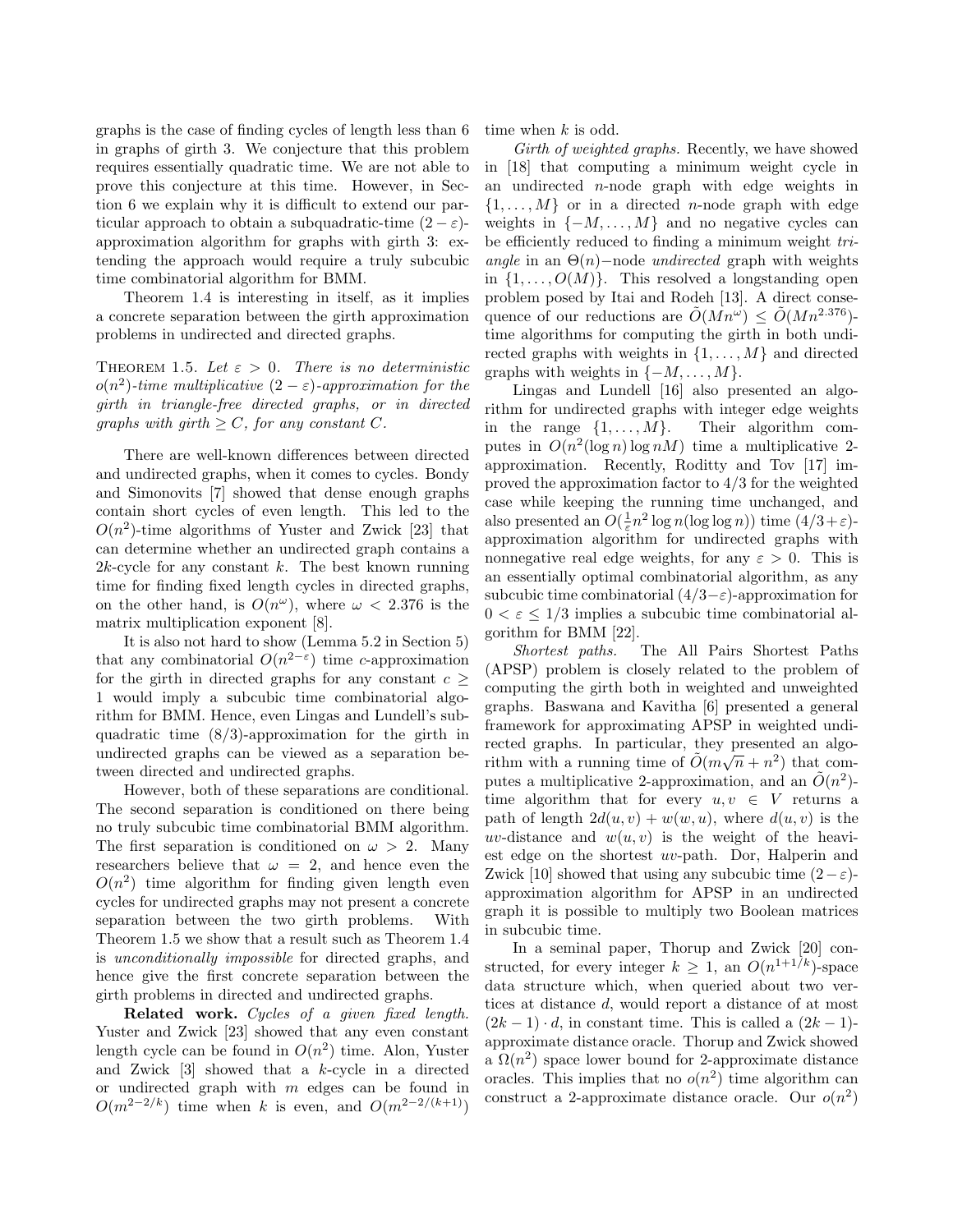time 2-approximation for the girth shows that the girth approximation problem is strictly easier than approximate distance oracle construction.

# 2 Preliminaries

Unless stated explicitly otherwise, all graphs in our paper are connected unweighted undirected graphs that contain at least one cycle. We denote with  $n$  the number of vertices, and with  $m$  the number of edges. The  $c$ neighborhood  $N^c(v)$  of a node v is defined as all vertices at distance  $c$  from  $v$ . The extended  $c$ -neighborhood  $\tilde{N}^c(v)$  of a node v is defined as all vertices at distance at most c from v. A  $C_k$  is a simple cycle on k edges.

We denote with  $P(u, v)$  the set of edges on a simple path between u and v. We denote with  $P_s(u, v)$  the set of edges on the path between  $u$  and  $v$  in the BFS tree rooted at  $s$ . BFS-cycle $(s)$  is the algorithm which runs BFS from vertex s until, by following some edge  $(u, v)$ , a vertex v is visited a second time. In this case BFS-cycle returns the simple cycle enclosed by  $P_s(x, u) \cup P_s(x, v) \cup \{(u, v)\}\text{, where } x \text{ is the least common.}$ ancestor of u and v in the BFS tree rooted at s.

Below we present several techniques that will be used through the paper together with several new ideas to obtain our new results.

LEMMA 2.1.  $([13], [16])$  *For every vertex*  $u \in V$ *, BFS* $cycle(u)$  *runs in*  $O(n)$  *time. If a vertex v is at distance* ℓ *from a vertex* u*, and there is a simple cycle of length* k *going through* v *then BFS-cycle(*u*) reports a simple cycle of length at most to*  $k+2\ell$  *if* k *is even, and*  $k+2\ell+1$ *if* k *is odd.*

The next theorem states a fundamental combinatorial property of even cycles in undirected graphs proven by Bondy and Simonovits [7].

THEOREM 2.1. ([7]) Let  $\ell \geq 2$  be an integer and let G(V, E) *be an undirected graph with* n *vertices and* m *edges, where*  $m \geq 100\ln^{1+1/\ell}$ *. For every*  $k \in [\ell, n^{1/\ell}]$ *, there is a*  $C_{2k}$  *in*  $G$ *.* 

Yuster and Zwick [23] presented an algorithm BFSeven-cycle $(v)$  for finding shortest even cycles. BFSeven-cycle $(v)$  is a clever modification of BFS that traverses the BFS tree rooted at  $v$  until one of 3 conditions is fulfilled by an edge which visits an already visited vertex. Each condition ensures that the edge which satisfies the condition closes an even cycle. Yuster and Zwick prove the following about their algorithm.

LEMMA 2.2.  $([23])$  *There exists an O(n)-time algorithm BFS-even-cycle(*v*), such that*

- *if a cycle* C *is found while scanning the neighbors of a node at level* ℓ *of the BFS tree rooted at* v*, then*  $|C| \leq 2\ell + 2$ *, and*
- *if* v *is a vertex on a minimum even cycle, then BFSeven-cycle(*v*) finds a minimum even cycle.*

We prove the following additional lemma about BFS-even-cycle. For the details of Yuster and Zwick's algorithm, see [23], pages 10 and 11.

LEMMA 2.3. If a vertex  $u$  is at distance  $\ell$  from a vertex s*, and there is a simple cycle of length* 2k *going through* u *then BFS-even-cycle(*s*) reports in* O(n) *time a simple even cycle of length at most to*  $2k + 2\ell$ *.* 

*Proof.* Let  $\bar{u}$  be the node of C at largest distance from s. Clearly,  $d(s, \bar{u}) \leq d(u, \bar{u}) + \ell$ . Notice also that  $d(u, \bar{u}) \leq |C|/2$ . By the time all edges from level  $d(s, \bar{u})$ of the BFS tree from s are relaxed by BFS-even-cycle, an even cycle will definitely be found as all edges from nodes of C will have been relaxed. Now, there are three cases:

- 1. If  $d(s, \bar{u}) \leq d(u, \bar{u}) + (\ell 1)$ , then by Lemma 2.2, the length of the cycle found is at most  $2 + 2d(s, \bar{u}) \leq$  $2 + 2\ell - 2 + 2d(u, \bar{u}) \leq 2\ell + |C|.$
- 2. If  $d(s, \bar{u}) = d(u, \bar{u}) + \ell$  and  $d(u, \bar{u}) \leq |C|/2 1$ , then by Lemma 2.2, the length of the cycle found is at most  $2 + 2d(s, \bar{u}) \leq 2\ell + |C|$ .
- 3. If  $d(s, \bar{u}) = d(u, \bar{u}) + \ell$  and  $d(u, \bar{u}) = |C|/2$ , then consider the two neighbors  $u_1, u_2$  of  $\bar{u}$  in C. We must have that  $d(u, u_1) = |C|/2 - 1$  and  $d(u, u_2) =$  $|C|/2 - 1$  and hence  $d(s, u_1) \leq |C|/2 + \ell - 1$  and  $d(s, u_2) \leq |C|/2 + \ell - 1$ . Therefore, an even cycle will in fact be found when scanning the neighbors of  $u_1$  and  $u_2$ , i.e. before the first edge from a node at level  $|C|/2 + \ell$  is relaxed. Thus by Lemma 2.2, the length of the cycle found is at most  $2 + 2(|C|/2 + \ell - 1) = 2\ell + |C|.$

The following lemma is a standard greedy hitting set argument appearing e.g. in [1]. We need the more precise running time for our subquadratic time algorithms.

LEMMA 2.4. Let  $T_1, \ldots, T_t$  be t sets over n elements U<sub>r</sub>, so that for every  $i \leq t$ ,  $|T_i| = R$ . Then there is a  $O(tR \log n + (n/R) \log t)$  *time deterministic algorithm which produces a set* S *of size*  $O((n/R) \log n)$  *such that for every*  $i \leq t$ ,  $T_i \cap S \neq \emptyset$ *.*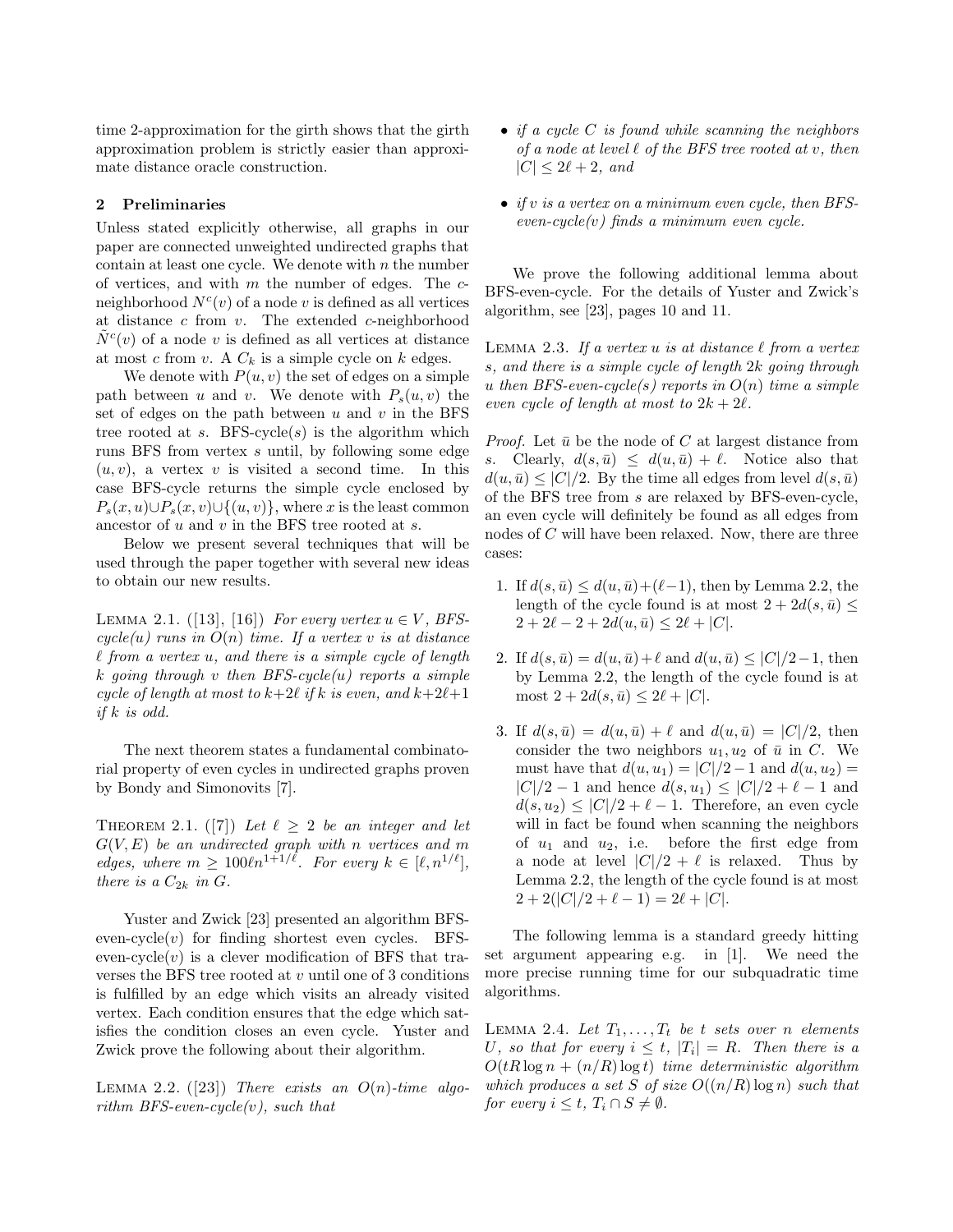*Proof.* Consider the following algorithm:

Let  $S = \emptyset$ . In  $O(tR)$  time compute for every  $u \in U$ the number  $t(u) = |\{i \mid u \in T_i\}|$ . Insert  $(u, t(u))$  in a heap H, sorted by  $t(u)$ . Extract  $(u, t(u))$  with maximum  $t(u)$  and insert  $u \in S$ . For every  $T_i$  such that  $u \in T_i$ , and for every  $x \in T_i$ , decrease the key  $t(x)$  by 1. Remove  $T_i$ . Remove u from  $U$ .

Let  $t_i$  be the number of sets left after j elements are placed in S. At this point, the number of elements left in U is  $n-j$ . Consider the maximum key element  $(u, t(u))$ in H. Note that  $t(u) \geq Rt_i/(n-j)$  as every remaining set  $T_i$  contains R elements. Hence, after removing the sets that u covers, we have  $t_{j+1} \leq t_j (1 - R/(n-j)).$ 

Since for  $j < j', (1 - R/(n-j)) > (1 - R/(n-j'))$ , we have that  $t_j \leq t \cdot (1 - R/n)^j$ . Hence when  $(n/R) \ln t$ elements are placed in S, the number of sets left is  $\leq t(1 - R/n)^{n/R \ln t} < t(1/e)^{\ln t} = 1$ , and hence all sets must have been hit.

The running time is determined by the number of extractions from H, which is  $O(n/R \ln t)$ , and the runtime due to the decreaseKey operations. Notice that each decreaseKey operation is due to an element occurrence in a set, and each such occurrence causes at most one decreaseKey operation, since it is removed after it has been processed. Hence the number of decreaseKey operations is at most  $O(tR)$ , as  $|T_i| = R$ for each i. Each decreaseKey operation costs  $O(\log n)$ time and hence the entire runtime is  $O(tR \log n)$ .

Finally, the following is a simple lemma which says that finding two distinct paths between a pair of vertices is sufficient to find a cycle.

LEMMA 2.5. Let  $x, y \in V$ . If  $P(x, y)$  and  $P'(x, y)$ *are two different simple paths between* x *and* y *then*  $P(x,y) \cup P'(x,y)$  contains a simple cycle of length at  $most |P(x, y)| + |P'(x, y)|.$ 

*Proof.* Let  $(a, b) \in P(x, y)$  and  $(a, b') \in P'(x, y)$ be two distinct edges such that the subpaths  $P(x, a)$ and  $P'(x, a)$  are identical. Such edges must exist as  $P(x, y) \neq P'(x, y)$ . Let c be the first vertex which is an endpoint of an edge both in  $P(b, y)$  and in  $P'(b', y)$ . Such a vertex must exist since both paths end at  $y$ . The subpaths  $P(a, c)$  and  $P'(a, c)$  are internally vertex disjoint. Moreover, since  $b \neq b'$  at least one of these paths is of length at least 2. Hence the two paths enclose a simple cycle of length at least 3 and at most  $|P(x,y)| + |P'(x,y)|.$ 

## 3 Additive approximation

Reminder of Theorem 1.1. *Let* G(V, E) *be an unweighted undirected graph and let*  $|V| = n$  *and*  $|E|$ m. There is an  $\tilde{O}(n^3/m)$  time algorithm that finds,

*with high probability*<sup>1</sup> *, a cycle in* G *whose length is an additive* 3*-approximation for the girth of* G*. Moreover, there is an*  $O(n^3/m)$  *time algorithm that finds, with high probability, an even cycle in* G *whose length is an additive* 2*-approximation of the length of the shortest even cycle in* G*.*

*Proof.* Suppose first that  $m < 101(1 + 1/\varepsilon)n^{1+\varepsilon}$ for  $\varepsilon \geq \log \log n / \log n$ . This implies that  $m \leq$  $O(n \log^2 n / \log \log n)$ . For the minimum length cycle we use Itai and Rodeh's [13]  $O(n^2)$  time algorithm to find an additive 1-approximation of the girth. For the shortest even cycle we use Yuster and Zwick's [23]  $O(n^2)$  time algorithm to find the exact shortest even cycle. Both algorithms runs in  $O((n^3/m) \log^2 n / \log \log n)$  time.

Suppose now that  $m \geq 101(1+1/\varepsilon)n^{1+\varepsilon}$  for  $\varepsilon \geq$  $\log \log n / \log n$ . Let  $k' = \lceil \varepsilon^{-1} \rceil$ . Since  $\varepsilon^{-1} \in [k'-1, k']$  it follows that  $m \ge 101k'n^{1+1/k'}$ . Moreover, there exists a  $k \leq O(\log n / \log \log n)$  such that  $101(k+1)n^{1+1/(k+1)} \leq$  $m < 101k n^{1+1/k}$ . It follows from Theorem 2.1 that any graph with at least  $100(k+1)n^{1+1/(k+1)}$  edges contains a  $C_{2k+2}$ . Hence, if we pick a random edge  $(u, v) \in E$ the probability that it is part of a  $C_{2k+2}$  is at least 1/100. If we independently pick  $O(\log n)$  random edges, the probability that none of them is part of a  $C_{2k+2}$  is  $1/\text{poly}(n)$ .

Now, for each picked edge  $(u, v)$ , using Algorithm BFS-cycle either from  $u$  or from  $v$  we can find a cycle of length at most  $2k + 2$ , in  $O(n)$  time per edge,  $O(n \log n)$ time overall. If this is not an additive 3-approximation of the girth, then the girth is at most  $2k - 2$ .

In the case of shortest even cycle we use Lemma 2.2 to find an even cycle of length at most  $2k + 2$  in  $O(n)$ time per edge. If this is not an additive 2-approximation for the shortest even cycle, then the shortest even cycle has length of at most  $2k - 2$ .

We now handle the case that the shortest (even) cycle is of length at most  $2k-2$ . Let  $\Delta$  be a degree parameter. We refer to vertices of degree at most  $\Delta$  as low degree vertices and vertices of degree strictly more than  $\Delta$  as high degree vertices. For every low degree vertex v we compute the first  $k-1$  levels of the BFS tree rooted at v in the induced graph of low degree vertices. This search runs in  $O(n\Delta^{k-1})$  time and either finds a (even) cycle of length at most  $2k - 2$ , or determines that the shortest (even) length cycle through low degree vertices is of length at least 2k.

The only remaining case is when the shortest (even) cycle is of length at most  $2k - 2$  and at least one of its vertices is a high degree vertex. We sample a set S of  $O(n/\Delta \log n)$  vertices uniformly at random. Let v be a high degree vertex on the minimum length cycle. With

 $\overline{High}$  probability means probability at least  $1 - 1/\text{poly}(n)$ .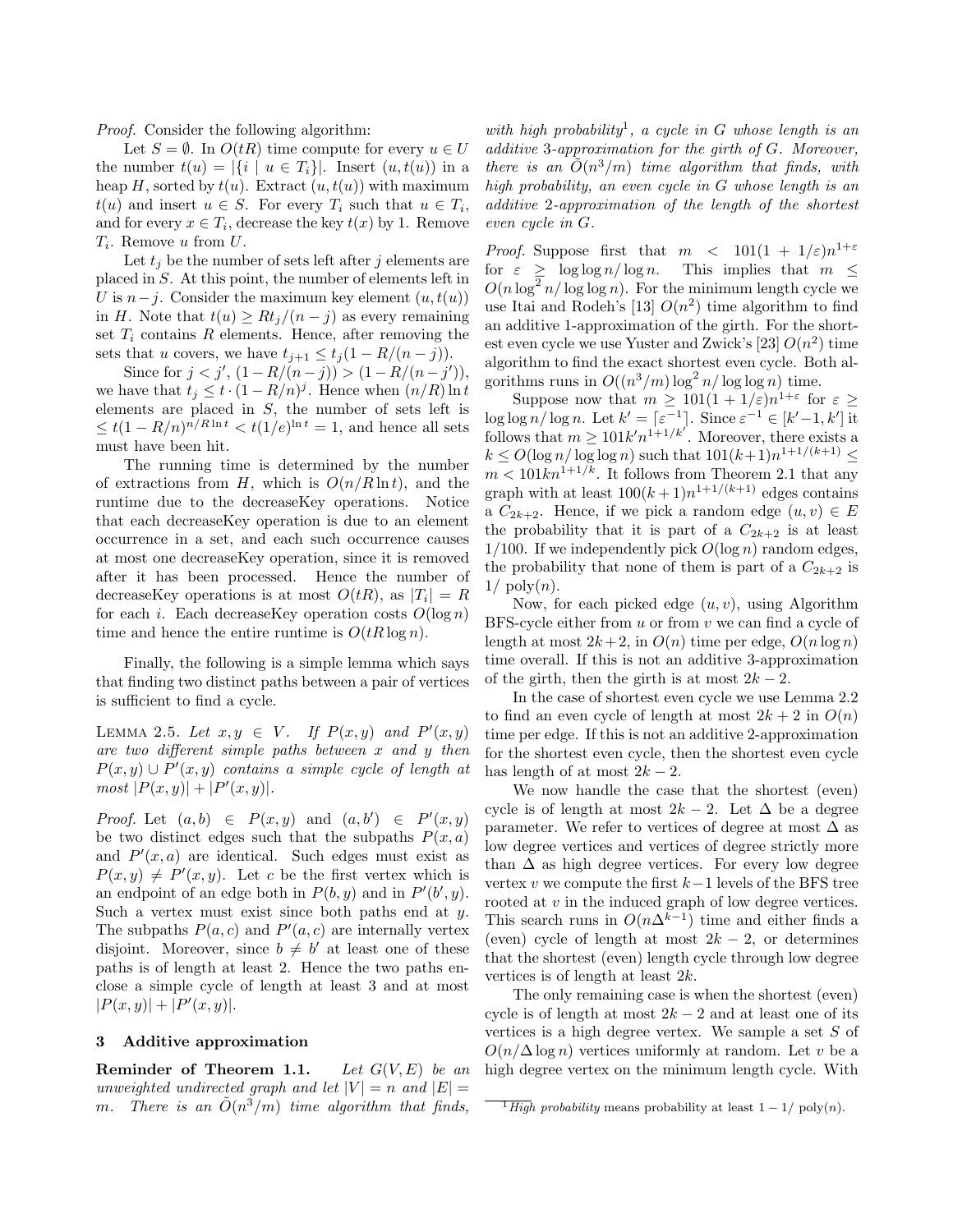high probability,  $S$  contains a neighbor of  $v$ . (The set  $S$ can also be found deterministically in  $O(n\Delta \log n)$  time by Lemma 2.4 by letting the element set be V and the sets be ∆-size subsets of the neighborhoods of all high degree vertices in the graph. However, since the first part of the algorithm is randomized, the full algorithm remains randomized.)

For the minimum length cycle we run BFS-cycle from each vertex of S. If there is a minimum length cycle of length at most  $2k - 2$  with at least one high degree vertex, then Lemma 2.1 implies that the shortest among all cycles that the algorithm finds is an additive 3-approximation for the shortest cycle. The running time is  $O(n^2 \log n/\Delta)$ .

For the shortest even length cycle we run BFS-evencycle from each vertex of S. If there is a shortest even length cycle of length at most  $2k - 2$  with at least one high degree vertex, then Lemma 2.3 implies that the shortest among all cycles that the algorithm finds is an additive 2-approximation for the shortest even length cycle. The running time is  $O(n^2 \log n/\Delta)$ .

In both cases, the runtime of the algorithm is  $O(n^2 \log n / \Delta + n \Delta^{k-1})$ . To minimize the runtime, we set  $\Delta = (n \log n)^{1/k}$  and obtain a running time of

$$
O(n^3(\log n)^{1-1/k}/n^{1+1/k}) \le O(n^3k(\log n)^{1-1/k}/m) <
$$
  

$$
O((n^3/m)\log^2 n/\log\log n).
$$

Notice that the only randomized part of the algorithm is to find a  $2(k+1)$ -cycle in a graph with at least  $\Omega(n^{1+1/(k+1)})$  edges. Here we show that for graphs with a superlinear number of edges, one can obtain a deterministic additive approximation algorithm. We utilize an algorithm by Alon, Yuster and Zwick [3] which can find any fixed length 2k-cycle in  $O(m^{2-2/k})$  time in a graph with m edges, if such a cycle exists.

THEOREM 3.1. *There is an*  $O(n^{2-2/(k+1)^2})$  *time deterministic algorithm which computes an additive* 3 *approximation for the girth in graphs with at least*  $100(k+1)n^{1+1/(k+1)}$  *edges, for any integer*  $k \ge 1$ *.* 

We note that a slightly better running time dependence can be obtained by using Alon, Yuster and Zwick's algorithms [3] for finding even cycles in sparse undirected graphs which run in  $O(m^{2+1/(2t^2)-1/(2t)})$ time for  $(4t-2)$ -cycles and in  $O(m^{2+1/(2t+1)-1/t})$  time for 4t-cycles. However, the runtime dependence is not as clean. Furthermore, our main use of Theorem 3.1 is in the proof of Theorem 5.2, the runtime of which would not be affected if we use the even cycle algorithms of [3], as it involves finding odd cycles as well.

*Proof.* We show how to find a  $2(k+1)$  cycle in a graph with at least  $100(k+1)n^{1+1/(k+1)}$  edges deterministically. Pick  $100(k + 1)n^{1+1/(k+1)}$  arbitrary edges. By Theorem 2.1 the induced subgraph contains a  $2(k+1)$ cycle. Now, we use the deterministic algorithm of Alon, Yuster and Zwick [3] to find a  $2(k + 1)$  cycle in  $O((n^{1+1/(k+1)})^{2-2/(k+1)}) = O(n^{2((k+1)^2-1)/(k+1)^2}) =$  $O(n^{2-2/(k+1)^2})$  time. The rest of the algorithm in Theorem 1.1 runs in  $O(n^3(\log n)^{1-1/k}/n^{1+1/k}) = \tilde{O}(n^{2-1/k})$ time. Since  $2 - 1/k \le 2 - 2/(k+1)^2$  for any value of k, the running time is dominated by the time to find the  $2(k+1)$ -cycle, and is  $O(n^{2-2/(k+1)^2})$ .

# 4 Multiplicative approximation for general graphs

Reminder of Theorem 1.3. *Let* G *be a graph with unknown girth*  $g = 4c - z$  *for*  $c \ge 1$  *and*  $z \in \{0, 1, 2, 3\}.$ Then, there is an  $O(n^{5/3} \log n)$ -time deterministic algo*rithm which returns a* 6c − z*-cycle if the girth is even, and a*  $6c - z + 1$ *-cycle if the girth is odd.* 

*Proof.* Let C be the shortest cycle of G and recall that  $g = |C|$ . Let  $g = 4c - z$  for  $c \ge 1$  and  $z \in \{0, 1, 2, 3\},$ i.e.  $z = -g \mod 4$ . In the proof below we will use c, however, the algorithm itself does not need to know c.

Let  $R$  be a parameter to be fixed later. For every node  $v \in V$ , run the regular BFS algorithm from v until the BFS tree  $T_v$  has R vertices.

First, use Lemma 2.4 to deterministically, in  $O(nR \log n)$  time, find a set S of  $O((n/R) \log n)$  vertices which hit every  $T_v$  with  $|T_v| = R$ . For every  $s \in S$ , run BFS-cycle $(s)$ , and let  $C_s$  be the cycle reported from s, if any. This takes  $O((n^2/R) \log n)$  time.

Suppose that there exists a node  $v$  on the shortest cycle  $C$ , so that there are more than  $R$  vertices at distance at most c from v, that is,  $|\tilde{N}^c(v)| > R$ . Since,  $|T_v| = R$  it follows that  $T_v \subseteq \tilde{N}^c(v)$ . Then S hits this c-neighborhood in some node s, and, by Lemma 2.1,  $|C_s| \leq |C| + 2c$  when  $|C|$  is even, and  $|C_s| \leq |C| + 2c + 1$ if  $|C|$  is odd.

Now suppose that every vertex  $v$  on C has  $|\tilde{N}^c(v)| \le$ R. Then for every vertex v on C,  $\tilde{N}^c(v)$  is completely contained in  $T_v$ . As a first stage, check for each  $v \in V$ whether any two neighbors of  $v$  in  $T_v$  share an edge. If this is the case, a triangle has been found, and it must be the shortest cycle. If a triangle has not been found, then in the remainder of the proof we assume that  $|C| > 4$ . This step takes  $O(nR^2)$  time.

We now show how to find C when  $|C| \geq 4$ . For each  $v \in V$ , we compute the tree distances  $d_v(x, y)$  in  $T_v$  between all pairs of nodes  $(x, y)$  of  $T_v$ , and determine the pairs  $(x, y)$  for which v is the least common ancestor in  $T_v$ . This entire step takes  $O(nR^2)$  time since each  $T_v$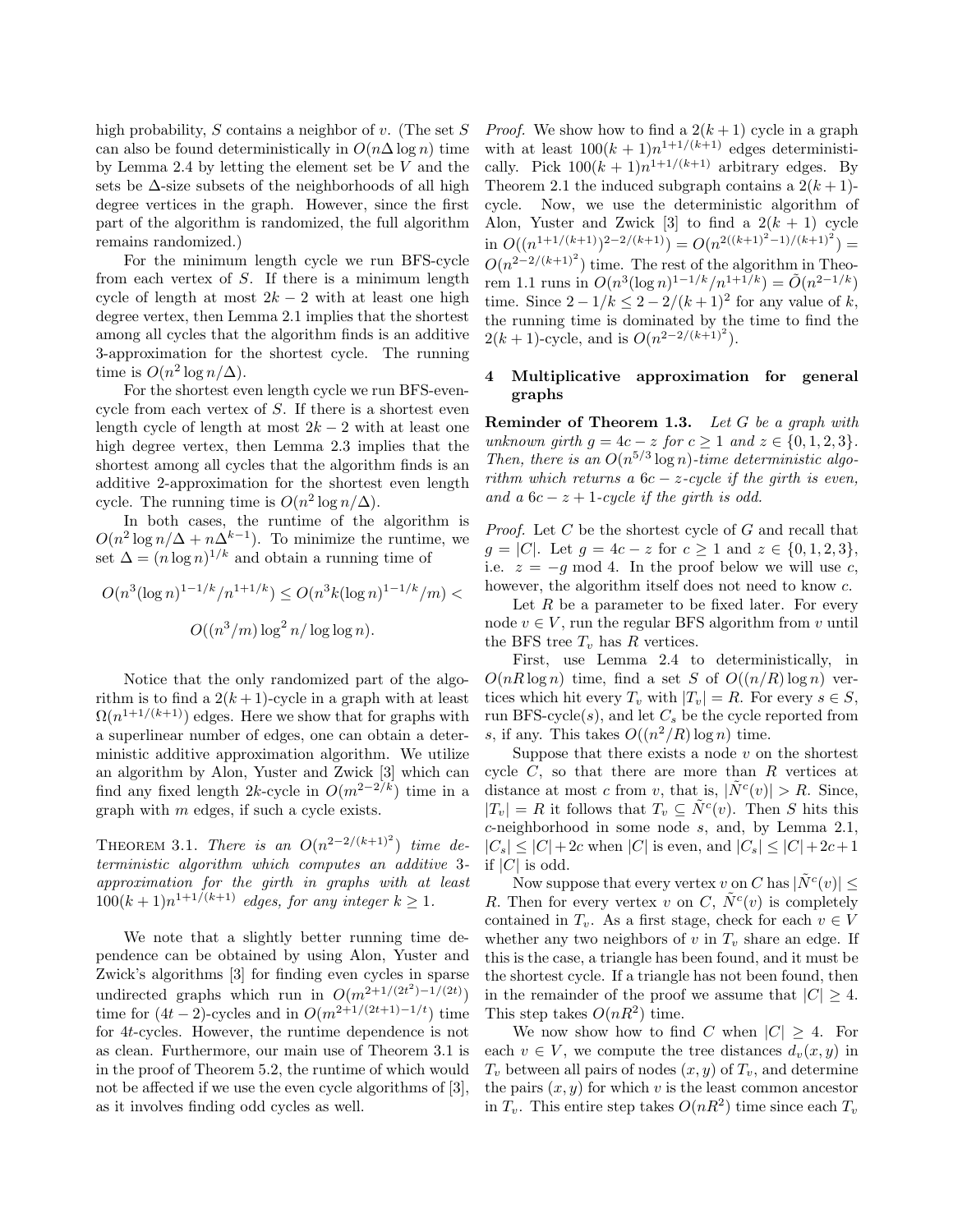has at most R vertices. For every vertex  $x \in T_v \setminus \{v\},\$ let  $pr_v(x)$  be the predecessor of x in  $T_v$ .

Consider the pairs of vertices  $(x, y)$  for which  $x, y \in \mathbb{R}$  $T_v \setminus \{v\}$  for some v; there are at most  $O(nR^2)$  such pairs. For each such pair, create a list  $Q_{xy}$ . For every v and  $x, y \in T_v \setminus \{v\}$  for which v is the least common ancestor of x and y in  $T_v$ , add a 4-tuple  $\langle v, d_v(x, y), pr_v(x), pr_v(y) \rangle$  to  $Q_{xy}$ .

Sort each  $Q_{xy}$  in nondecreasing order of  $d_v(x, y)$ . Notice that since there are at most  $R$  vertices in each tree, the size of  $\bigcup_{(x,y)\in V\times V} Q_{xy}$  is  $O(nR^2)$ . Thus, the total time required for building and sorting all  $Q_{xy}$  is  $O(nR^2 \log n)$ .

We now color each vertex in the graph independently uniformly at random red or blue; this coloring will later be derandomized without much runtime loss.

Split  $Q_{xy}$ , while keeping its relative order, into the lists  $Q_{xy}^{\text{\tiny RED}}$  and  $Q_{xy}^{\text{\tiny BLUE}}$ , where  $Q_{xy}^{\text{\tiny RED}}$   $(Q_{xy}^{\text{\tiny BLUE}})$  includes all 4-tuples  $\langle a, d_a(x, y), pr_a(x), pr_a(y) \rangle$  of  $Q_{xy}$  for which both  $pr_a(x)$  and  $pr_a(y)$  are colored red (blue). (We ignore all 4-tuples for which  $pr_a(x)$  and  $pr_a(y)$  are colored differently.)

Any two 4-tuples,  $\langle a, d_a(x, y), pr_a(x), pr_a(y) \rangle \in$  $Q_{xy}^{\text{\tiny RED}}$  and  $\langle b, d_b(x, y), pr_b(x), pr_b(y) \rangle \in Q_{xy}^{\text{\tiny BLUE}}$ , correspond to two simple paths  $P_a$  and  $P_b$  between x and y, going through a and b, respectively. Since  $pr_a(x) \neq$  $pr_b(x)$ ,  $P_a$  and  $P_b$  must differ in at least one edge. Lemma 2.5 implies that  $P_a \cup P_b$  contains a simple cycle of length  $\leq d_a(x, y) + d_b(x, y)$  which can be found greedily.

We now show that if  $C$  is the shortest cycle and  $|C| \geq 4$ , then there are two nodes  $x, y$ on C and two 4-tuples  $\langle a, d_a(x, y), pr_a(x), pr_a(y)\rangle$ and  $\langle b, d_b(x, y), pr_b(x), pr_b(y)\rangle$  in  $Q_{xy}$  for which  $|C| = d_a(x, y) + d_b(x, y)$ , and  $\{pr_a(x), pr_a(y)\} \cap$  ${pr_b(x), pr_b(y)} = \emptyset$ , so that, with constant probability, one tuple is in  $Q_{xy}^{\text{\tiny RED}}$ , and the other in  $Q_{xy}^{\text{\tiny BLUE}}$ .

To prove this, consider  $a, b, x, y \in C$ , which appear in the order  $a, x, b, y, a$  on  $C$ , so that

- x is  $c \lfloor z/3 \rfloor \geq 1$  cycle edges after a,
- b is  $c \geq 1$  cycle edges after x,
- y is  $c |z/3| \geq 1$  cycle edges after b, and
- a is  $c |z/2| \geq 1$  cycle edges after y.

Notice that since  $|C| \geq 4$  these vertices exist and are distinct. We denote the paths along  $C$  between these vertices with  $C(a, x)$ ,  $C(x, b)$ ,  $C(b, y)$  and  $C(y, a)$ , respectively. Figure 1 shows the choice of  $x, y, a, b$  both in general and in the special cases of  $C_7$ ,  $C_9$  and  $C_{10}$ .

Consider the paths  $P_a(a, x)$  and  $P_a(a, y)$  in  $T_a$ between a and x and a and y. Suppose that  $C(a, x) \neq$  $P_a(a, x)$ . Then by Lemma 2.5, G has a simple cycle C'



Figure 1: Example of 4 nodes on a cycle.

of length at most  $|C(a,x)| + |P_a(a,x)|$ . Since  $P_a(a,x)$ is a shortest path,  $|P_a(a,x)| \leq |C(a,x)| \leq c$  and we get that  $|C'| \leq 2c$ . Moreover, since  $C(a, x) \neq P_a(a, x)$ ,  $C(a, x)$  must be of length at least 2 and hence  $c \geq 2$ . Thus,  $|C| = 4c - z \geq 2c + (2c - 3) \geq 2c + 1$  $|C'|$ . This is a contradiction to C being a shortest cycle. Hence,  $C(a, x) = P_a(a, x)$ . An analogous argument shows that  $P_a(a, y) = C(y, a), P_b(b, x) =$  $C(x, b), P_b(b, y) = C(b, y)$ . This implies that  $d_a(x, y) =$  $|C(a,x)| + |C(y,a)|$  and  $d_b(x,y) = |C(x,b)| + |C(b,y)|$ . Moreover, since  $C(y, a) \cap C(a, x) = \{a\}$  and  $C(x, b) \cap C(a, x) = \{a\}$  $C(b, y) = \{b\}, a$  and b are the least common ancestors of x and y in  $T_a$  and  $T_b$ , respectively. We conclude that the two 4-tuples  $\langle a, d_a(x, y), pr_a(x), pr_a(y)\rangle$  and  $\langle b, d_b(x, y), pr_b(x), pr_b(y) \rangle$  are added to  $Q_{xy}$ .<br>We now show that  $\{pr_a(x), p\}$ 

We now show that  $\{pr_a(x), pr_a(y)\}$  ∩<br> $\{pr_b(x), pr_b(y)\}$  =  $\emptyset$ . We have that  $pr_a(x) \in$ We have that  $pr_a(x) \in$ <br>  $p(x) \in C(x, b) \setminus \{x\},$  $C(a, x) \setminus \{x\}$ , and  $pr_b(x)$  $pr_b(y) \in C(b, y) \setminus \{y\}$  and  $pr_a(y) \in C(y, a) \setminus \{y\}.$ Because of our choice of  $a, b, x, y$ , we have that  $C(a, x) \cap C(x, b) = \{x\}$  and hence  $pr_a(x) \neq pr_b(x)$ . We also have that  $C(a, x) \cap C(b, y) = \emptyset$  since  $a, b, x, y$ are distinct vertices. Thus,  $pr_a(x) \neq pr_b(y)$ . Similarly,  $C(y, a) \cap C(b, y) = \{y\}$  implies that  $pr_a(y) \neq pr_b(y)$ , and  $C(y, a) \cap C(x, b) = \emptyset$  implies that  $pr_a(y) \neq pr_b(x)$ .

Hence,there is a probability of 1/8 that one of these tuples will be in  $Q_{xy}^{\text{\tiny RED}}$  and the other will be  $Q_{xy}^{\text{\tiny BLUE}}$ .

The actual cycle will be found as follows. After the coloring and the splitting, take the first element of  $Q_{xy}^{\text{\tiny RED}}, \langle u, d_u(x, y), pr_u(x), pr_u(y) \rangle$ , and the first element  $\langle w, d_w(x, y), pr_w(x), pr_w(y) \rangle$  of  $Q_{xy}^{\text{BLUE}}$ . Since any pair of such tuples corresponds to a cycle whose length is in the range  $[|C|, d_u(x, y) + d_w(x, y)]$  when the tuples from the shortest cycle  $\langle a, d_a(x, y), pr_a(x), pr_a(y) \rangle$  and  $\langle b, d_b(x, y), pr_b(x), pr_b(y) \rangle$  are in  $Q_{xy}^{\text{RED}}$  and  $Q_{xy}^{\text{BLEB}}$ , respectively, they will be first in both lists as otherwise the minimality of  $C$  is contradicted. Hence, with constant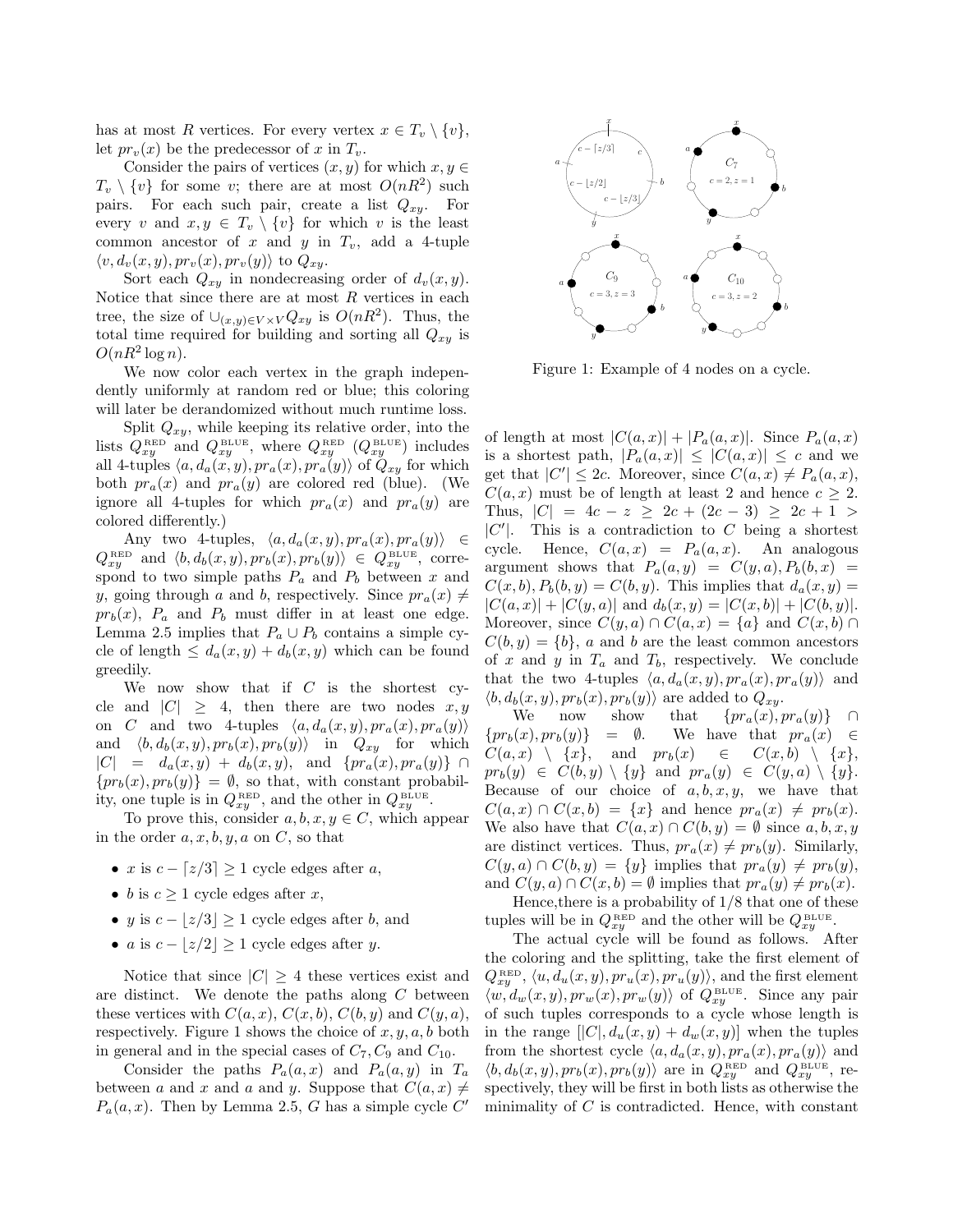probability, we can find the shortest cycle after considering, in  $O(nR^2)$  time, all pairs of minimum elements of  $Q_{xy}^{\text{\tiny{RED}}}$  and  $Q_{xy}^{\text{\tiny{BLEU}}}$ , over all  $x, y$ , finding the pair which minimizes  $d_u(x, y) + d_w(x, y)$  over all  $x, y$  and recovering the cycle from it.

The color-coding portion of the algorithm can be efficiently derandomized, using the ideas of Alon, Yuster and Zwick [2]. Let  $F = \{f_1, \ldots, f_{|F|}\}\$ a k-perfect hash family of hash functions from  $\{1, \ldots, n\}$  to  $\{1, \ldots, k\}$  so that for every  $V' \subset V$  with  $|V'| = k$ , there exists some i so that  $f_i$  maps the elements of  $V'$  to distinct colors. In our case, it suffices to map  $pr_a(x)$  and  $pr_b(x)$  to different colors and  $pr_a(y)$  and  $pr_b(y)$  to different colors, and so  $k = 2$ . By enumerating through the functions of F, and using each  $f_i$  in place of the random coloring, our algorithm runs in  $O(nR^2(\log n + |F|))$  time, provided each  $f_i$  can be evaluated in constant time.

Schmidt and Siegel [19] (following Fredman, Komlos and Szemeredi [12]) gave an explicit construction of a kperfect family in which each function is specified using  $O(k) + 2 \log \log n$  bits. For our case of  $k = 2$ , the size of the family is therefore  $O(\log^2 n)$ . The value of each one of the hash functions on each specified element of  $V$  can be evaluated in  $O(1)$  time. Alon, Yuster and Zwick [2], reduced the size of the hash family to  $O(\log n)$ . Using this family we can derandomize this part of our algorithm so that it runs in deterministic  $O(nR^2 \log n)$  time.

The overall running time becomes  $O((nR^2 +$  $n^2/R$  log n) which is minimized for  $R = n^{1/3}$  and is  $O(n^{5/3}\log n)$ .

Notice that for all cycle lengths  $4c - z$ , the above algorithm returns a cycle of length  $\leq 6c-z+1 \leq 8c-2z$ since  $2c \geq z+1$  whenever  $c \geq 2$ , and when  $c = 1$ , z must be  $\leq 1$ , and so again  $2c \geq z + 1$ . Thus we have:

 $\bf{Reminder\ of\ Theorem\ 1.2}.$  There is an  $O(n^{5/3}\log n)$ *time deterministic multiplicative* 2*-approximation algorithm for the girth.*

This resolves the open problem raised by Lingas and Lundell [16].

# 5 Multiplicative approximation algorithms for triangle-free graphs

Theorem 1.3 already gives a better-than-2 approximation for graphs whose girth is of even length, or of odd length at least 7. Theorem 1.1, on the other hand, gives a better-than-2-approximation for all graphs with girth at least 4 (i.e. triangle-free graphs). However, its running time is subquadratic only for dense enough graphs. In this section we show how to obtain the first subquadratic, better-than-2-approximation algorithm for triangle-free graphs.

We show how to prove Theorem 5.1, by combining Theorem 1.3 and Theorem 1.1, together with the algorithm of Alon, Yuster and Zwick [3] for finding given length cycles in sparse graphs.

THEOREM 5.1. For every integer  $c \in [3, 7]$ , there is an  $\tilde{O}(n^{24(c-2)/(12c-23)} + n^{5/3})$ -time randomized algorithm *which returns, with high probability, a multiplicative*  $\max\{8/5,(6c-2)/(4c-3)\}$ -approximation of the girth *in triangle-free graphs.*

*Hence, the following randomized multiplicative approximation algorithms exist for triangle-free graphs:*

- *an* O(n <sup>1</sup>.<sup>875</sup>)*-time,* 1.778*-approximation,*
- *an* O(n <sup>1</sup>.<sup>929</sup>)*-time,* 1.693*-approximation,*
- *an* O(n <sup>1</sup>.<sup>95</sup>)*-time,* 1.648*-approximation,*
- *an* O(n <sup>1</sup>.<sup>962</sup>)*-time,* 1.62*-approximation,*
- *an*  $O(n^{1.969})$ *-time,* 1.6*-approximation,*

In order to prove Theorem 5.1 we first need several facts about the approximation ratios that Theorem 1.3 gives us.

Claim 1. *The approximation ratios of Theorem 1.3 decrease with increasing* c *while keeping* z *fixed, or with decreasing* z *while keeping*  $c \geq 2$  *fixed.* 

*Proof.* If z is odd, the approximation ratio is  $(6c (z + 1)/(4c - z) = (6c - 1.5z + 0.5z + 1)/(4c - z) =$  $(3/2)+(z+2)/(2(4c-z))$ . If z is even, the approximation ratio is  $(6c - z)/(4c - z) = (6c - 1.5z + 0.5z)/(4c - z) =$  $(3/2) + z/(2(4c - z))$ . Hence, in both cases increasing c while keeping z fixed decreases the ratio.

Consider decreasing z by 1 while keeping  $c \geq 2$ fixed. If  $z$  is originally odd, then the ratio is reduced from  $\frac{3}{2} + \frac{z+2}{24c-z}$  to  $\frac{3}{2} + \frac{z-1}{24c-z}$  $(z+1)$ ). If z is originally even, the ratio is changed from  $(3/2) + z/(2(4c-z))$  to  $(3/2) + (z+1)/(2(4c-z+1)).$ Since  $c \geq 2$  and  $z \leq 3$ , we have that  $z \leq (4c - z)$ ,  $z(4c - z + 1) \leq (z + 1)(4c - z)$ , and hence  $(3/2)$  +  $z/(2(4c-z)) \leq (3/2) + (z+1)/(2(4c-z+1)).$ 

CLAIM 2. *Theorem 1.3 returns an*  $(6c - 2)/(4c - 3)$ *approximation when the girth is* 4c − 6*.*

*Proof.* When the girth is  $4c-6$ , the approximation ratio is  $(6c-8)/(4c-6)$ . Consider any  $c \geq 2$ . Then,  $4 \leq$ 2c, and so,  $24c^2 + 24 - (32+18)c \le 24c^2 + 12 - (36+8)c$ , and so  $(6c-8)(4c-3) < (6c-2)(4c-6)$ . Therefore,  $(6c-8)/(4c-6) \le (6c-2)/(4c-3).$ 

CLAIM 3. If the girth of the graph is at least  $4c - 6$ *for some*  $c \geq 2$ *, then Theorem 1.3 guarantees an approximation ratio of at most*  $(6c - 2)/(4c - 3)$ *.*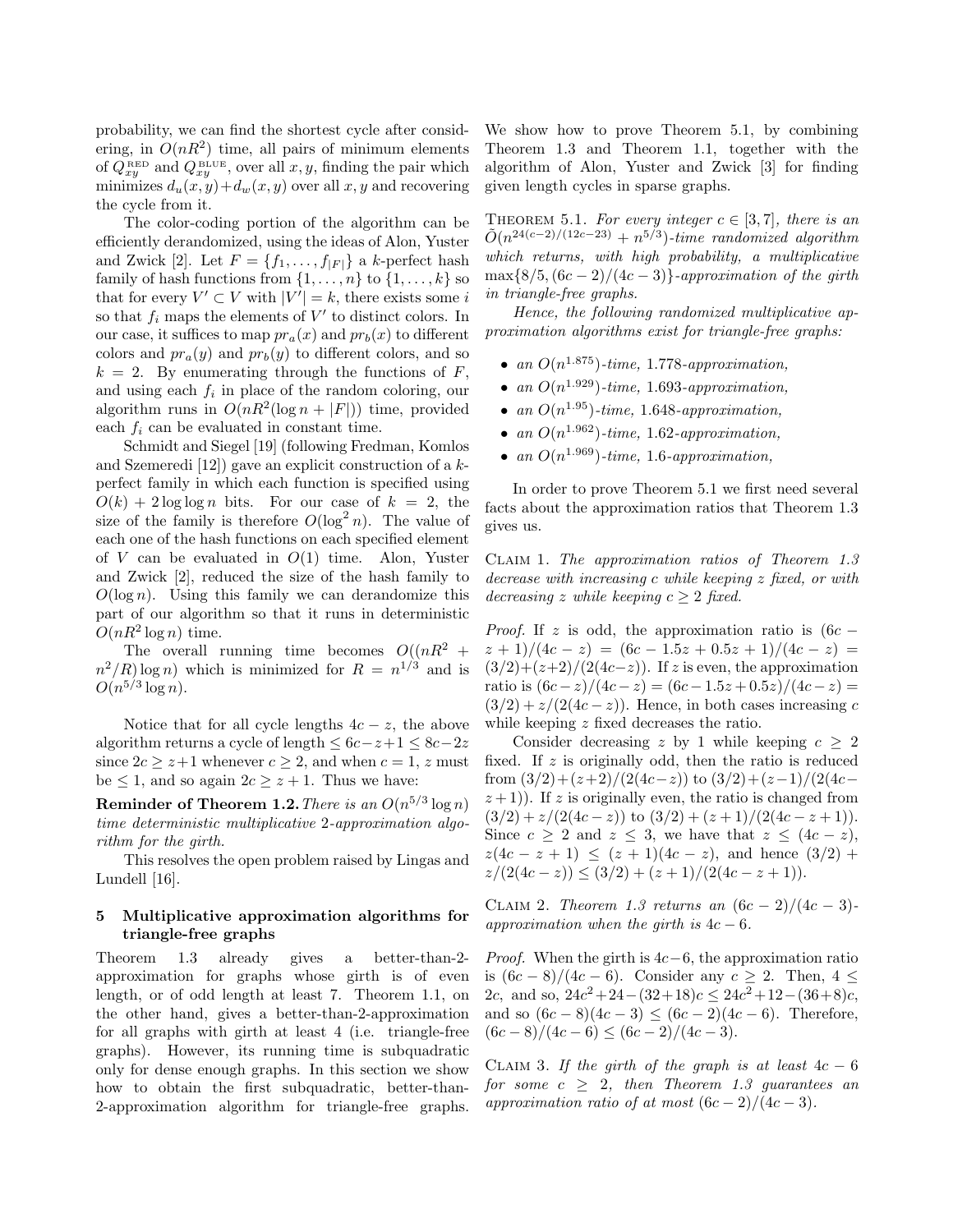*Proof.* By Claim 2, when the girth is  $4c-6 = 4(c-1)-2$ , the ratio is at most  $(6c-2)/(4c-3)$ . By Claim 1, when we fix  $c' = (c - 1)$  and decrease z from 2 to 0, we get that for any girth  $4(c-1)-z$  for  $z \in \{0,1,2\}$ , the ratio is at most  $(6c-2)/(4c-3)$ . Theorem 1.3 guarantees an approximation ratio of at most  $(6c-2)/(4c-3)$  for girth  $(4c - 3)$  as well. Now, fix any  $z \in \{0, 1, 2, 3\}.$ By Claim 1, for any  $c' \geq c$ , when the girth is  $4c' - z$ , the approximation ratio is still at most  $(6c-2)/(4c-3)$ . This covers all values of the girth that are at least  $4c-6$ .

Now we are ready to prove Theorem 5.1.

Proof of Theorem 5.1. We will show that for every integer  $c \geq 2$ , there is an  $\tilde{O}(n^{24(c-2)/(12c-23)} +$  $n^{5/3}$ )-time multiplicative max $\{8/5, (6c - 2)/(4c - 3)\}$ approximation for the girth in triangle-free graphs. The running times in the theorem statement follow by evaluating the approximation ratios and running times for  $3 \leq c \leq 7$ .

Use the  $\tilde{O}(n^{5/3})$ -time algorithm from Theorem 1.3. If the minimum cycle happens to have length at least  $4c - 6$ , by Claim 3 we get that this step guarantees a  $(6c - 2)/(4c - 3)$ -approximation.

Now suppose that the minimum cycle has length  $\leq 4c-7$ . We handle this case in two different ways. Pick a parameter  $M$  to be set later. Let  $m$  denote the number of edges in the graph. If  $m \geq M$ , then use the  $\tilde{O}(n^3/m)$ time algorithm from Theorem 1.1 to find an additive 3-approximation if the girth is odd and an additive 2 approximation if the girth is even. When the graph is triangle-free, this is at worst an 8/5-approximation.

If  $m < M$ , then for each value  $k < 4c - 7$ , try to find a  $C_k$  explicitly using the  $O(m^{2-2/(k+1)})$ -time algorithm from Alon, Yuster and Zwick [3]. This takes  $O(m^{2-2/(4c-6)})$  time. If a cycle is found explicitly, the shortest cycle found has length exactly the girth. If a cycle is not found, then the step which uses Theorem 1.3 is a  $(6c-2)/(4c-3)$ -approximation.

We conclude that the algorithm finds a cycle whose length is a multiplicative max $\{8/5,(6c-2)/(4c-3)\}$ approximation of the girth.

The runtime is  $\tilde{O}(n^{5/3} + n^3/M + M^{2-1/(2c-3)})$ . To minimize it, we set  $n^3/M = M^{2-1/(2c-3)}$ , and hence  $M = n^{3(2c-3)/(6c-10)}$ . The runtime becomes  $\tilde{O}(n^{3(4c-7)/(6c-10)} + n^{5/3}).$ 

The only part of the algorithm in Theorem 5.1 which is randomized is in the use of Theorem 1.1 when the graph has  $\geq M$  edges. Here we give a deterministic version, using Theorem 3.1 instead.

THEOREM 5.2. For every integer  $c \in [3, 7]$ , there is  $an \tilde{O}(n^{2-2/(4c-6)^2} + n^{5/3})$ -time deterministic algorithm *which returns a multiplicative* max $\frac{8}{5}$ ,  $(6c - 2)/(4c -$ 3)}*-approximation of the girth in triangle-free graphs.*

*Hence, the following deterministic multiplicative approximation algorithms exist for triangle-free graphs:*

- *an* O(n <sup>1</sup>.<sup>945</sup>)*-time,* 1.778*-approximation,*
- *an* O(n <sup>1</sup>.<sup>98</sup>)*-time,* 1.693*-approximation,*
- *an* O(n <sup>1</sup>.<sup>99</sup>)*-time,* 1.648*-approximation,*
- *an*  $O(n^{1.994})$ *-time,* 1.62*-approximation,*
- *an*  $O(n^{1.996})$ *-time,* 1.6*-approximation.*

*Proof.* We show that for any  $c \geq 3$ , there is an  $\tilde{O}(n^{2-2/(4c-6)^2} + n^{5/3})$  time deterministic algorithm which achieves a multiplicative max $\frac{8}{5}$ ,  $(6c-2)/(4c-$ 3)}-approximation for the girth in triangle-free graphs.

As in Theorem 5.1 first use the algorithm from Theorem 1.3 and compute a cycle which is guaranteed to be a  $(6c-2)/(4c-3)$ -approximation if the girth is at least  $4c - 6$ . Assume that the girth is at most  $4c - 7$ , and pick  $M = 100(k + 1)n^{1+1/(k+1)}$  for  $k = 4c - 7$ . If the graph has at least  $M$  edges, then use Theorem 3.1 to find an additive 3-approximation for the girth which for triangle-free graphs is at worst a multiplicative 8/5 approximation, in  $O(n^{2-2/(k+1)^2}) = O(n^{2-2/(4c-6)^2})$ time. If the graph has less than  $M$  edges, then use Alon, Yuster and Zwick's algorithm to attempt to find j-cycles for each  $j \in \{5, \ldots, 4c - 7\}$ . The running time of this algorithm is  $O(M^{2-2/(4c-6)}) = O(n^{2-2/(4c-6)^2})$ . Then the final runtime becomes  $\tilde{O}(n^{5/3} + n^{2-2/(4c-6)^2})$ . To obtain the algorithms in the statement of the theorem, we just evaluate the runtime and approximation ratios for  $c = 3, ..., 7$ .

Now we show that a result such as Theorem 5.2 is not possible for directed graphs, thus showing that girth approximation in directed graphs is truly more difficult than in undirected graphs.

Reminder of Theorem 1.5. *Let* ε > 0*. There is no deterministic*  $o(n^2)$ -time multiplicative  $(2 - \varepsilon)$ *approximation for the girth in triangle-free directed graphs, or in any directed graphs with girth*  $\geq C$ *, for any constant* C*.*

The proof of Theorem 1.5 proceeds in two steps: first show that any subquadratic time  $(2 - \varepsilon)$ approximation implies a subquadratic time triangle algorithm (Theorem 5.3), and then show that a deterministic subquadratic time algorithm for triangle finding cannot exist (Lemma 5.1).

THEOREM 5.3. If for any constant  $g \geq 3$ , and any  $\varepsilon > 0$ , there is an o(n<sup>2</sup>)-time multiplicative  $(2 - \varepsilon)$ *approximation for the girth in directed graphs of girth at least* g*, then there is an* o(n 2 )*-time algorithm which finds a triangle in an* n*-node graph.*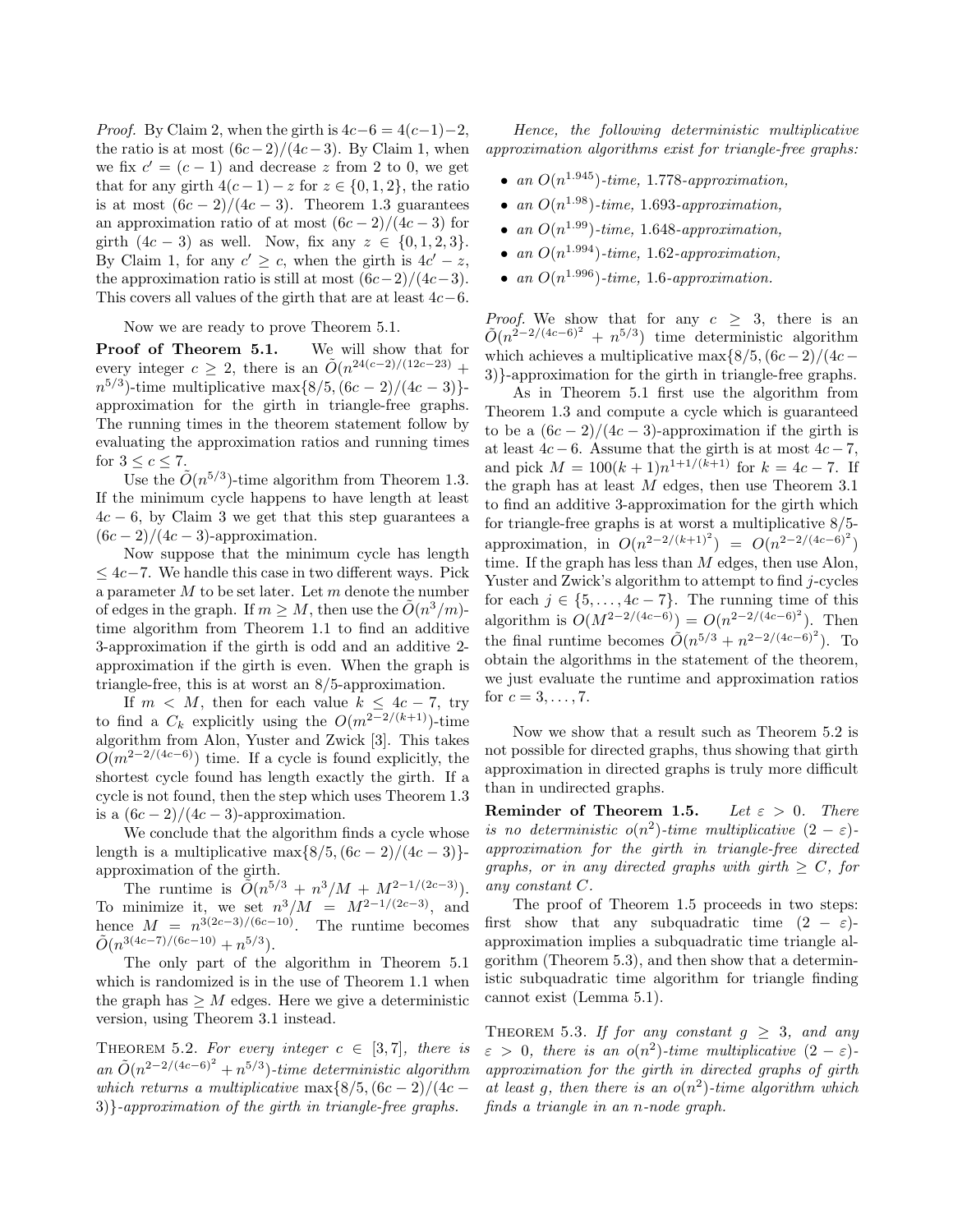**Proof of Theorem 5.3.** Let  $G = (V, E)$  be a directed graph on  $n$  vertices and  $m$  edges in which we want to find a triangle. Let  $q > 3$  be any integer constant. We actually prove that any  $T(m, n)$  time algorithm for  $(2-\varepsilon)$ -approximation of the girth implies that a triangle in G can be found in  $T(O(m), O(n))$  time.

Consider the following new graph  $G'$ . Create  $g$ copies of V,  $V_1, \ldots, V_g$ . For every node  $v \in V$ , let  $v_i$ be its copy in  $V_i$ . If  $g \geq 4$ , add edges  $(v_i, v_{i+1})$  for every  $v \in V$  and  $i \in \{2, \ldots, g-2\}$ . For every  $(u, v) \in E$ , add edges  $(u_1, v_2)$ ,  $(u_{q-1}, v_q)$  and  $(u_q, v_1)$ .

Now, G' has qn vertices and  $3m + (q-3)n$  edges. Since  $G'$  is directed and the only edges go between  $V_i$ and  $V_{i+1}$  (where the indexing is modulo g), the girth of  $G'$  is always a multiple of g. Furthermore,  $G'$  has girth  $g$  if and only if  $G$  has a triangle. Suppose that there is an algorithm A running in subquadratic time which can find a cycle of length at most  $(2 - \varepsilon)g'$  where g' is the girth of  $G'$ . Run A on  $G'$  as follows. Do not form  $G'$ explicitly, but whenever  $A$  needs to access an edge in  $G'$ , compute whether the edge is there, accessing G instead. (In the adjacency list representation, if A wants the kth neighbor of  $v_i$ , just return  $v_{i+1}$  if  $i \in \{2, \ldots, g-2\}$ and  $k = 1$ ,  $u_{i+1}$  if  $i \in \{1, g-1, g\}$  and u is the k-th neighbor of  $v$  in  $G$ , and no node otherwise.)

If G has a triangle, then  $g' = g$ , and otherwise,  $g' \geq 2g$ , and hence A will be able to determine which is the case.

The following lemma is a most likely folklore result. We include it for completeness.

Lemma 5.1. *Any deterministic algorithm for triangle*  $finding\ must\ take\ at\ least\ \Omega(n^2)\ time\ on\ at\ least\ one$ n*-node graph, for all sufficiently large* n*.*

*Proof.* Suppose that A is a deterministic algorithm which runs in  $o(n^2)$  time and determines whether any n node graph contains a triangle.

Let  $G$  be the complete bipartite graph with  $n$  nodes in each partition (i.e.  $K_{n,n}$ ). A accesses at most  $o(n^2)$ edges or nonedges of  $G$ . Hence there exists a node  $x$ such that at least one incident edge to  $x, (x, y')$  is not touched, and such that there is a nonedge  $(x, y)$  which is not touched (y is in the same partition of G as x).

Since  $A$  is deterministic,  $A$  would run in the same way on the graph G' with edge set  $E(G) \cup \{(x, y)\}\$  $\{(x, y')\}$ , and hence would give the same answer. However  $G$  contains no triangles since it is bipartite, and  $G'$ contains at least one triangle, and A must be wrong on at least one of these graphs.

The lower bound holds for both the adjacency matrix and adjacency list representations. In the first, we assume that A has not accessed the  $(x, y)$  and  $(x, y')$ adjacency matrix entries, and in the second we assume that x is a node for which  $o(n)$  neighbors were accessed and so A has not determined which one of  $(x, y)$  and  $(x, y')$  is an edge.

Finally, we show that any subquadratic time multiplicative constant approximation for the girth in directed graphs implies a subcubic time algorithm for BMM.

LEMMA 5.2. *Suppose that for some constants*  $c \geq 1$ and  $\varepsilon > 0$ , there is an  $O(n^{2-\varepsilon})$  *time (combinatorial) algorithm for* c*-approximating the girth of an* n*-node directed graph. Then there is an*  $O(n^{3-\epsilon})$  *time (combinatorial) algorithm for finding a triangle in an* n*-node graph, and hence an*  $O(n^{3-\delta})$  *time (combinatorial) algorithm for BMM for some*  $\delta > 0$ *.* 

*Proof.* Let G be an n-node directed graph in which we want to find a triangle. Without loss of generality, G is tripartite with partitions  $I, J, K$  where the edges are directed from  $I$  to  $J$ , from  $J$  to  $K$  and from  $K$  to  $I$ . For every node  $i \in I$ , consider the subgraph  $G_i$  of G induced by  $\{i\} \cup J \cup K$ . The girth of  $G_i$  is 3 if there is a triangle in G through i, and is  $\infty$  otherwise.

Suppose that there is an  $O(n^{2-\epsilon})$  time algorithm A which can c-approximate the girth of any graph. Suppose that we can run A on  $G_i$ , for each  $i \in I$ . Since A computes a c-approximation, it can distinguish between girth 3 and  $\infty$  in  $O(n^{2-\epsilon})$  time in each  $G_i$ , and hence A can compute whether G contains a triangle in  $O(n^{3-\epsilon})$  time.

We do not want to build each  $G_i$  separately, however, since that may take cubic time in itself. We show how to avoid this by reusing parts of G. Build the subgraph H of G induced by  $J \cup K$  in  $O(n^2)$  time. To build  $G_i$ , add a node i and edges to i from the inneighbors of  $i$  in  $H$ , and with edges from  $i$  to all outneighbors of  $i$ in  $H$ . After running  $A$  on  $G_i$ , if a triangle is not found, remove i and its incident edges from  $G_i$  so that only  $H$ remains and build  $G_{i+1}$ , etc. Constructing the graphs  $G_i$  only takes additional  $O(n^2)$  time,  $O(n)$  per  $G_i$ .

## 6 Discussion

An natural question is why our techniques in Theorem 1.3 do not allow us to get a multiplicative  $(2 - \varepsilon)$ approximation of the girth (for any  $\varepsilon > 0$ ) in subquadratic time in general graphs, and in particular in graphs with girth 3.

Notice that a subquadratic time multiplicative (2−  $\varepsilon$ )-approximation algorithm for the girth would imply that it is possible in subquadratic time to determine whether a graph with no  $C_4$  or  $C_5$  contains a triangle. We conjecture that this problem requires essentially quadratic time, and is the main obstacle to obtaining a subquadratic  $(2 - \varepsilon)$ -approximation for the girth.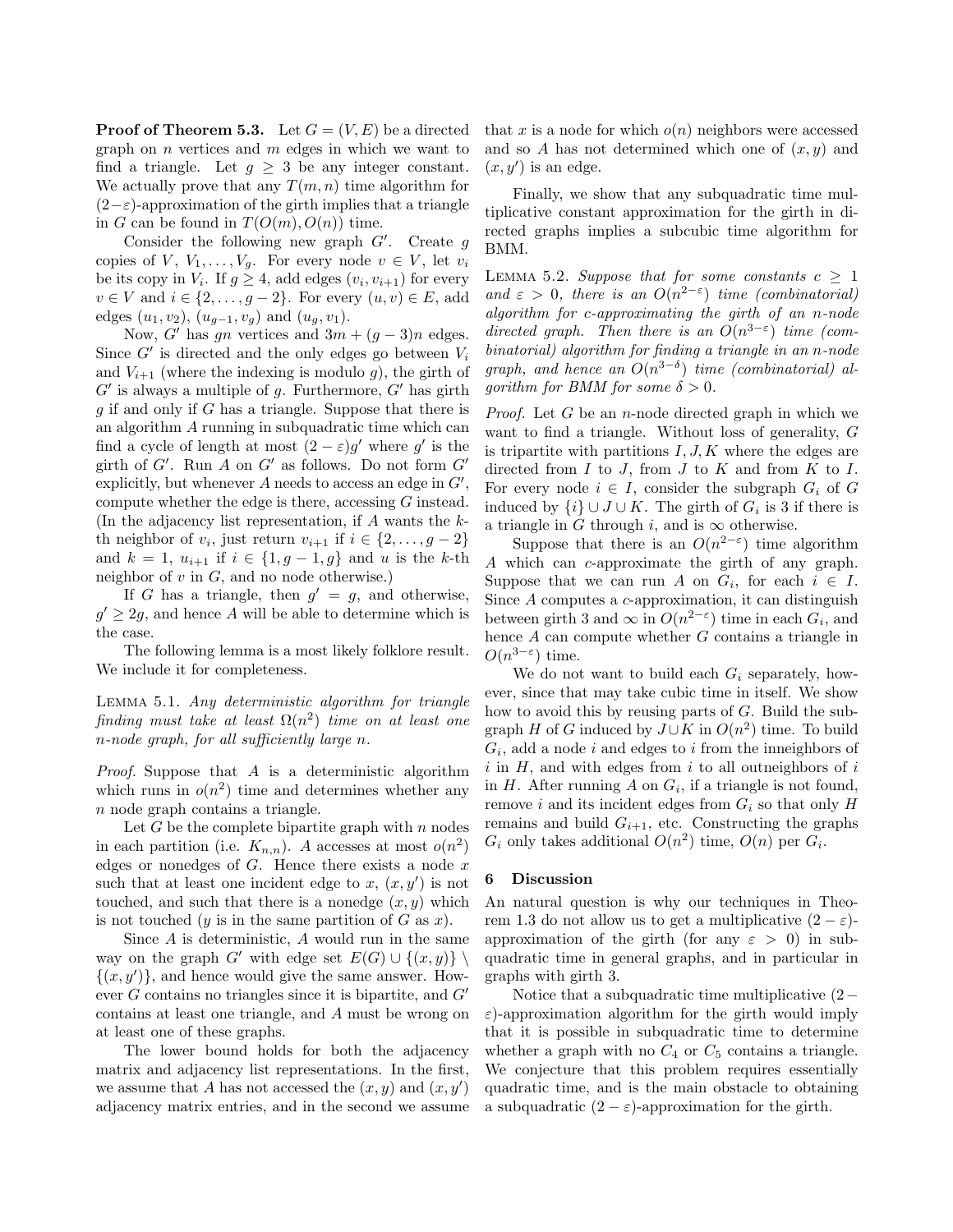CONJECTURE 1. *Determining whether a graph which does not contain a* C<sup>4</sup> *or* C<sup>5</sup> *contains a triangle requires*  $\Omega(n^{2-\epsilon})$  *time for all*  $\epsilon > 0$ *.* 

In the absence of a proof of the conjecture, we consider a natural extension of the approach of Theorem 1.3 and show that obtaining a subquadratic time  $(2 - \varepsilon)$ approximation using this approach may be difficult.

Consider the girth approximation problem in a graph G which may contain triangles. As in Theorem 1.3 we can argue that if the graph contains at least  $202n^{3/2}$  edges, Bondy and Simonovits [7] (Theorem 2.1) in Preliminaries) implies that a  $C_4$  exists, and we can find it in expected  $O(n)$  time. Hence we can assume that G has at most  $202n^{3/2}$  edges. On the other hand, one can also assume that every vertex has degree  $\Omega(n^{1/2-\epsilon})$ for some  $\varepsilon > 0$ , as if a vertex has degree  $O(n^{1/2-\varepsilon})$ , its neighborhood can be searched for a triangle in  $O(n^{1-2\varepsilon})$ time, and so all low degree vertices can be processed and removed in  $O(n^{2-2\varepsilon})$  time.

Moreover, if a triangle of  $G$  contains a vertex with degree  $\Omega(n^{1/2+\epsilon})$ , since G has at most  $O(n^{3/2})$  edges, there are at most  $O(n^{1-\epsilon})$  such high degree vertices, and in  $O(n^{2-\epsilon})$  time by running BFS-cycle from each of them we can find at worst a  $C_4$ , thus obtaining a 4/3-approximation.

Hence, the hard instance is an  $m$ -edge graph with  $\Omega(n^{3/2-\varepsilon}) \leq m \leq 202n^{3/2}$  for any  $\varepsilon > 0$  in which all node degrees are between  $\Omega(n^{1/2-\epsilon})$  and  $O(n^{1/2+\epsilon})$ .

An important ingredient in our framework for approximating the girth in Theorem 1.3 (and throughout the paper) has been to find a set  $S$  of nodes of size  $O((n/\Delta) \log n)$  which hits the neighborhoods of all nodes of degree at least  $\Delta$ , either via random sampling, or by Lemma 2.4. Then, our approach has been to run a search for a cycle from each node of S. In the case of our hard instance, we can find a set S of  $O(n^{1/2+\epsilon} \log n)$ nodes which hits all node neighborhoods. Consider the natural extension of our approach which attempts to return a  $C_3, C_4$  or  $C_5$  through some node of S. We show that this problem would be difficult to solve in subquadratic time.

Consider running BFS from  $s \in S$  until either a cycle is found, or all edges out of all neighbors of s are scanned. That is, either a  $C_4$  or a  $C_3$  is found and the algorithm can stop, or for all  $s \in S$ , we have computed  $N^2(s)$  in overall time  $O(|S|n) = O(n^{3/2+\varepsilon} \log n)$ . If a  $C_3$  or a  $C_4$  is not found through S, then our approach would dictate to attempt to return a  $C_5$  through a node of S. This is the same as determining whether some  $N^2(s)$  contains an edge.

We have arrived at the following problem.

DEFINITION 1. **Empty-** $N^2(s)$ : Let  $G = (V, E)$  be a

*graph with*  $O(n^{3/2})$  *edges,*  $S \subseteq V$  *with*  $|S| = L\sqrt{n}$  *for some*  $L \geq 1$ ,  $L \leq O(n^{\epsilon})$  *for all constant*  $\epsilon > 0$ *, and* such that there is no  $C_3$  or  $C_4$  through any node of S. *Determine whether*  $\bigcup_{s \in S} E(N^2(s)) = \emptyset$ *.* 

Herein lies the main obstacle. We show that solving Empty- $N^2(s)$  in truly subquadratic time using a combinatorial algorithm implies a truly subcubic combinatorial algorithm for BMM, a longstanding open problem. This seems to suggest that it may be difficult to  $(2 - \varepsilon)$ -approximate the girth in general graphs in subquadratic time by solving Empty- $N^2(s)$ .

THEOREM 6.1. If  $Empty-N^2(s)$  *can be solved in*  $O(n^{2-\delta})$  *time for some*  $\delta > 0$  *by a combinatorial algorithm, then for some*  $\delta' > 0$  *there is an*  $O(n^{3-\delta'})$ *-time combinatorial algorithm for*  $n \times n$  *BMM.* 

Theorem 6.1 does not rule out solving Empty- $N^2(s)$ by using fast matrix multiplication. However, the proof of Theorem 6.1 shows that even such algebraic solutions would be interesting. We show that subquadratic time Empty- $N^2(s)$  is *equivalent* to solving the following triangle detection problem in truly subquadratic time: given a tripartite graph  $G'$  with  $O(n^{1.5})$  edges and partitions  $I_1, I_2, I_3$  such that  $|I_1| = |I_3| = n$ , and  $|I_2| = \sqrt{n}$ , determine whether  $G'$  contains a triangle. We call this problem  $(\sqrt{n}, n^{1.5})$ -Triangle.

It is not known whether  $(\sqrt{n}, n^{1.5})$ -Triangle can be solved in truly subquadratic time, even by using fast matrix multiplication.

LEMMA 6.1. If  $(\sqrt{n}, n^{1.5})$ -Triangle can be solved in  $O(n^{2-\delta})$  *time for some*  $\delta > 0$ *, then Empty-N*<sup>2</sup>(*s*) *can be solved in*  $O(n^{2-\delta'})$  *time for some*  $\delta' > 0$ .

Furthermore, if one can solve  $Empty-N^2(s)$  in  $O(n^{2-\delta})$  *time for some*  $\delta > 0$ *, then*  $(\sqrt{n}, n^{1.5})$ *-Triangle can be solved in*  $O(n^{2-\delta})$  *time as well.* 

*Proof.* Suppose first that  $(\sqrt{n}, n^{1.5})$ -Triangle can be solved in  $O(n^{2-\delta})$  time. Let  $G = (V, E)$  be a graph with  $O(n^{1.5})$  edges and let  $S \subseteq V$  with  $|S| \leq L\sqrt{n}$ . Let's assume that  $L = 1$ . Otherwise, we can split the problem int L instances of the case when  $|S| \leq \sqrt{n}$  by partitioning S into L parts  $S_1, \ldots, S_L$  on  $\sqrt{n}$  nodes and looking at the graph induced by  $S_i \cup (V \setminus S)$ . Then the running time will just be multiplied by  $L$ , and since  $L \leq O(n^{\varepsilon})$  for all  $\varepsilon > 0$ , we will still get a truly subquadratic time algorithm.

Create a tripartite graph  $G'$  with partitions  $I_1, I_2, I_3$ where  $I_2 = S$  and  $I_1$  and  $I_3$  are copies of V. For every s and  $v \in N^2(s)$ , place an edge between s and each copy of v in  $I_1$  and  $I_3$ . For every edge  $(u, v) \in G$  add an edge between the copy of u in  $I_1$  and the copy of v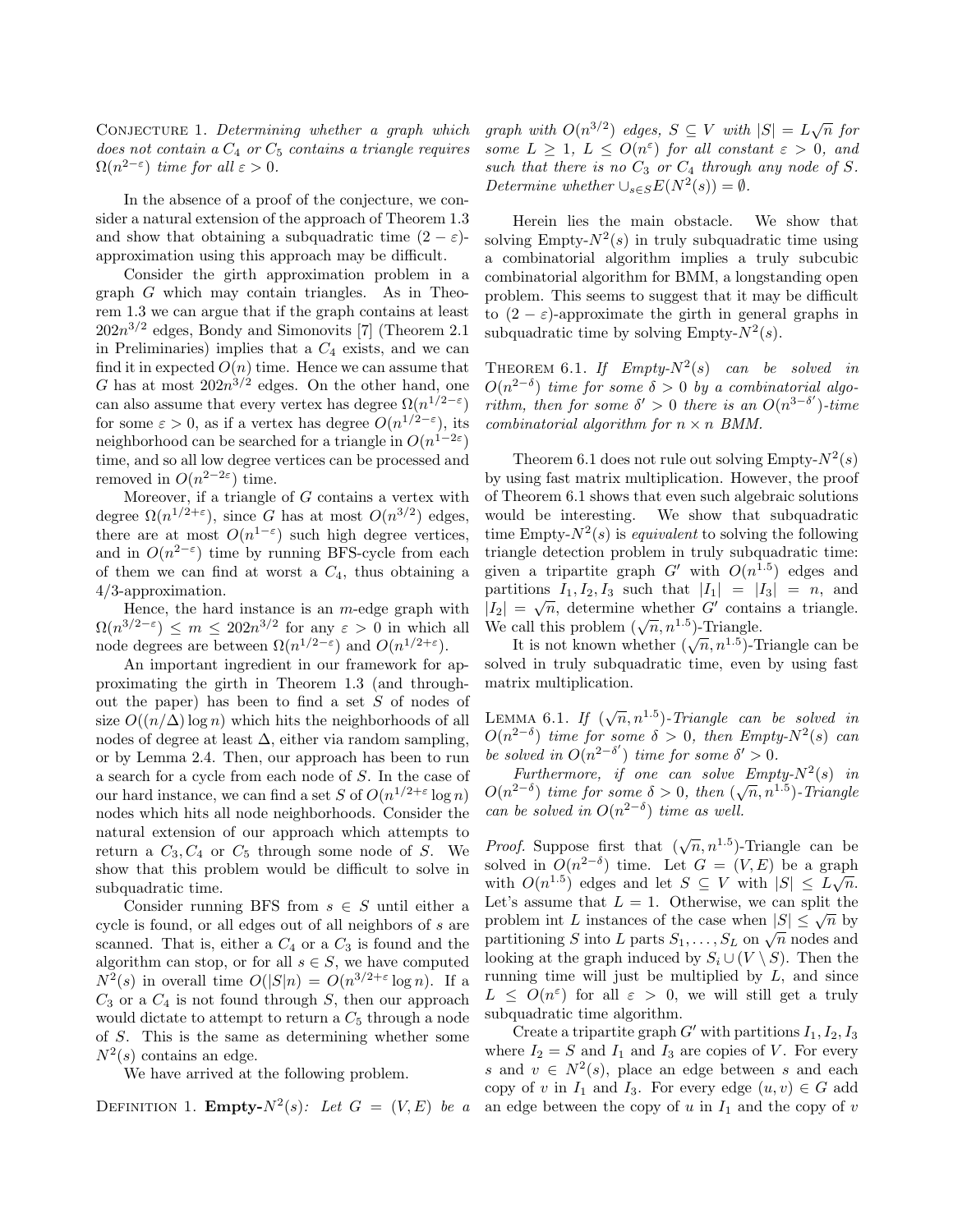in  $I_3$  and an edge between the copy of u in  $I_3$  and the copy of  $v$  in  $I_1$ . Now, the only triangles that  $G'$  has are of the form  $u, v, s$  where  $u \in I_1, s \in I_2$  and  $v \in I_3$ . Any such triangle implies that  $(u, v)$  is an edge within  $N^2(s)$ . Moreover, if any  $N^2(s)$  contains an edge  $(u, v)$ , then  $s, u, v$  is a triangle in  $G'$ . This concludes the proof of the first part of the lemma.

Suppose now that one can determine whether  $E(N^2(s)) \neq \emptyset$  for some  $s \in S$  in  $O(n^{2-\delta})$  time for a graph G with  $O(n^{1.5})$  edges and for  $|S| = O(\sqrt{n})$ . Let G be an instance of  $(\sqrt{n}, n^{1.5})$ -Triangle. Let  $I_1, I_2, I_3$ be the partitions of the nodes of G with  $|I_2| = \sqrt{n}$ ,  $|I_1| = |I_3| = n$ . Create a new graph G' as follows. Include in G' the subgraph of G induced by  $I_1 \cup I_3$ . Add a set S of  $\sqrt{n}$  nodes, one for each node of  $I_2$ . For every node  $s \in S$  add  $\sqrt{n}$  nodes  $s_1, \ldots, s_{\sqrt{n}}$  and add edges between s and  $s_i$  for each  $i \in \{1, \ldots, \sqrt{n}\}.$ 

Now consider any node  $u \in I_2$ . Let  $v_1, \ldots, v_{deg(u)}$ be the neighbors of  $u$  in  $G$ . These neighbors can be partitioned into at most  $\sqrt{n}$  disjoint groups  $V_{uj}$  =  $\{v_{j\sqrt{n+k}} \perp k \in \{1,\ldots,\sqrt{n}\}\}\$ for  $j \geq 0$  and  $j <$  $deg(u)/\sqrt{n} \leq \sqrt{n}.$ 

Let  $s$  be the copy of  $u$  in  $S$ . Recall that  $s$ currently has neighbors  $s_1, \ldots, s_{\sqrt{n}}$  in  $G'$ . For every  $j \in \{0, \ldots, \sqrt{n-1}\}\$ , add an edge between  $s_{j+1}$  and the copy in  $G'$  of every node (if any) in  $V_{uj}$ . This completes the construction of  $G'$ . Notice that  $G'$  does not contain any  $C_3$  or  $C_4$  through S. G' has  $O(n^{1.5})$  edges and  $O(n)$ nodes.  $|S| = O(\sqrt{n})$ , and there is an edge  $(u, v) \in N^2(s)$ iff  $u, v, s$  is a triangle in G. Hence one can find a triangle in G in  $O(n^{2-\delta})$  time.

Now we show that any subquadratic time *combinatorial* algorithm solving Empty- $N^2(s)$  implies a subcubic time combinatorial algorithm for BMM.

Proof of Theorem 6.1. Suppose that one can solve Empty- $N^2(s)$  in truly subquadratic time using a combinatorial algorithm. Then by Lemma 6.1 one can solve  $(\sqrt{n}, n^{1.5})$ -Triangle in truly subquadratic time using a combinatorial algorithm. Then take any tripartite graph  $G'$  with n nodes in each partition  $I_1, I_2, I_3$ . Partition the edge set in  $I_1 \times I_3$  into  $K = O(\sqrt{n})$ pieces  $E_1, \ldots, E_K$  on  $O(n^{1.5})$  edges each. Partition the nodes in  $I_2$  into  $K = O(\sqrt{n})$  parts  $X_1, \ldots, X_K$  on  $O(\sqrt{n})$  nodes each. Then for every pair  $(E_j, X_k)$ , detect whether the graph formed by  $X_k \times I_1$ ,  $X_k \times I_3$  and the edges in  $E_j$  contains a triangle in  $O(n^{2-\delta})$  time. Since the number of pairs  $(E_j, X_k)$  is  $K^2 = O(n)$ , a triangle in G' can be found in  $O(n^{3-\delta})$  time. By [22], this implies that there is a combinatorial  $O(n^{3-\delta'})$  time algorithm for BMM for some constant  $\delta' > 0$ .

#### References

- [1] D. Aingworth, C. Chekuri, P. Indyk, and R. Motwani. Fast estimation of diameter and shortest paths (without matrix multiplication). SIAM J. Comput., 28(4):1167–1181, 1999.
- [2] N. Alon, R. Yuster, and U. Zwick. Color-coding. J. ACM, 42(4):844–856, 1995.
- [3] N. Alon, R. Yuster, and U. Zwick. Finding and counting given length cycles. Algorithmica, 17:209– 223, 1997.
- [4] V. L. Arlazarov, E. A. Dinic, M. A. Kronrod, and I. A. Faradzev. On economical construction of the transitive closure of an oriented graph. Soviet Math. Dokl., 11:1209–1210, 1970.
- [5] N. Bansal and R. Williams. Regularity lemmas and combinatorial algorithms. In Proc. FOCS, pages 745– 754, 2009.
- [6] S. Baswana and T. Kavitha. Faster algorithms for approximate distance oracles and all-pairs small stretch paths. In Proc. FOCS, pages 591–602, 2006.
- [7] A. Bondy and M. Simonovits. Cycles of even length in graphs. Journal of Combinatorial Theory, 16:97–105, 1974.
- [8] D. Coppersmith and S. Winograd. Matrix multiplication via arithmetic progressions. J. Symbolic Computation, 9(3):251–280, 1990.
- [9] A. Czumaj, M. Kowaluk, and A. Lingas. Faster algorithms for finding lowest common ancestors in directed acyclic graphs. Theor. Comput. Sci., 380(1– 2):37–46, 2007.
- [10] D. Dor, S. Halperin, and U. Zwick. All-pairs almost shortest paths. SIAM J. Comput., 29(5):1740–1759, 2000.
- [11] M. J. Fischer and A. R. Meyer. Boolean matrix multiplication and transitive closure. In Proc. FOCS, pages 129–131, 1971.
- [12] M.L. Fredman, J. Komlós, and E. Szemerédi. Storing a sparse table with  $O(1)$  worst case access time. J. ACM, 31:538–544, 1984.
- [13] A. Itai and M. Rodeh. Finding a minimum circuit in a graph. SIAM J. Computing, 7(4):413–423, 1978.
- [14] T. Kavitha, C. Liebchen, K. Mehlhorn, D. Michail, R. Rizzi, T. Ueckerdt, and K. A. Zweig. Cycle bases in graphs characterization, algorithms, complexity, and applications. Computer Science Review, 3(4):199–243, 2009.
- [15] M. Krivelevich, Z. Nutov, and R. Yuster. Approximation algorithms for cycle packing problems. In Proc. SODA, pages 556–561, 2005.
- [16] A. Lingas and E-M. Lundell. Efficient approximation algorithms for shortest cycles in undirected graphs. Inf. Process. Lett., 109(10):493–498, 2009.
- [17] L. Roditty and R. Tov. Approximating the girth. In Proc. SODA, pages 1446–1454, 2011.
- [18] L. Roditty and V. Vassilevska Williams. Minimum weight cycles and triangles: Equivalences and algorithms. In Proc. FOCS, 2011.
- [19] J.P. Schmidt and A. Siegel. The spatial complexity of oblivious k-probe hash functions. SIAM J. Comput.,